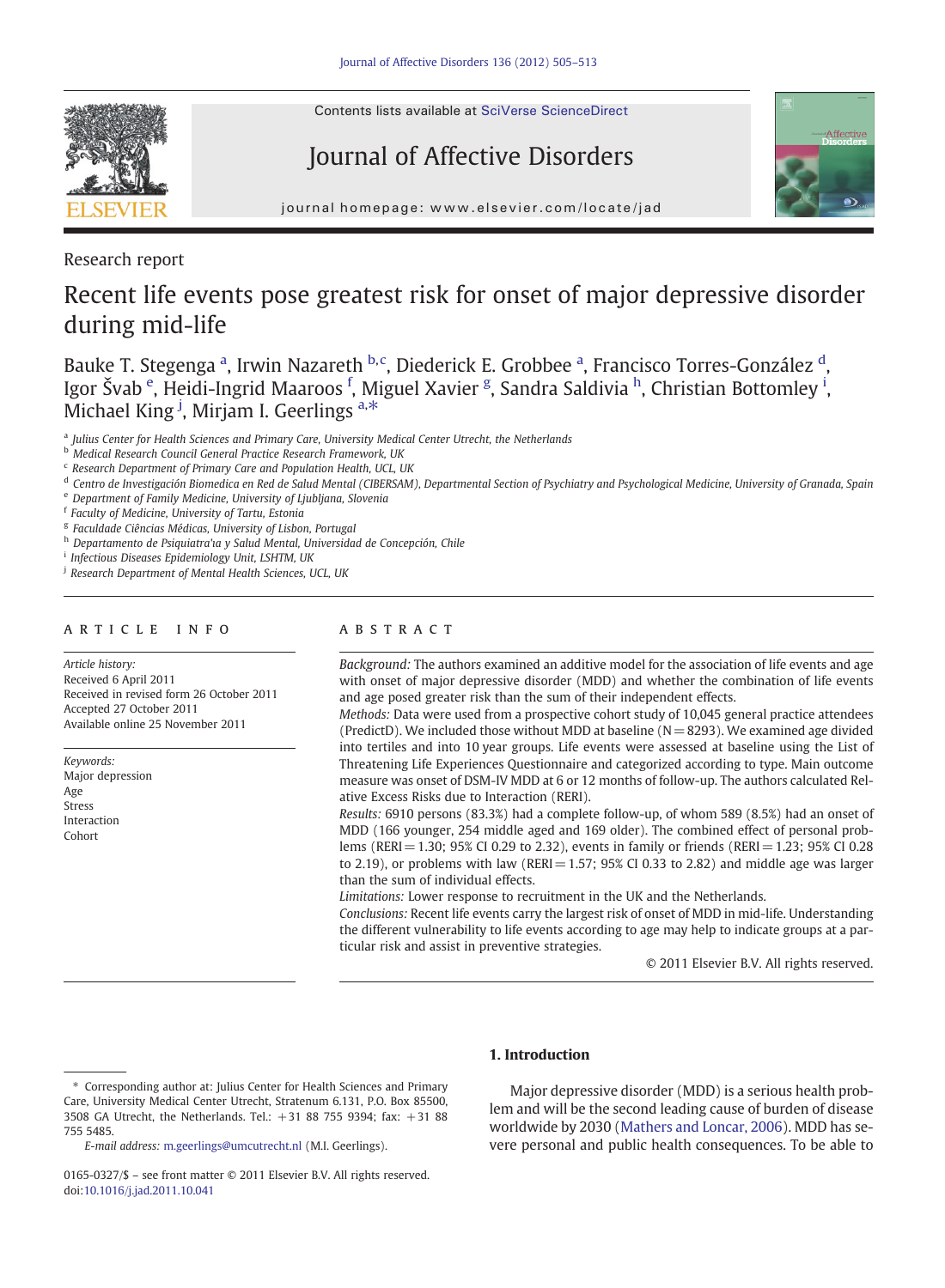prevent MDD, insight in risk factors for the onset of MDD is of clear importance. A body of research has shown that major life events may lead to onset of MDD ([Paykel, 2001\)](#page-8-0). It has also been suggested that the interaction between vulnerability factors and life events plays a role in the onset of MDD. For example, one study showed that vulnerability factors such as lack of employment and early loss of mother largely influenced whether or not a life event resulted in depression ([Brown and Harris, 1978](#page-7-0)). Another study reported that women were approximately three times more likely to become depressed than men when a life event occurred ([Maciejewski et al., 2001\)](#page-8-0). These findings suggest that some people may be more vulnerable to onset of MDD than others, which is in accordance with the vulnerability-stress model ([Holmes and Rahe, 1967; Krantz et al., 1985; Masuda and](#page-8-0) [Holmes, 1967; Ormel, 1999\)](#page-8-0). In general, this model suggests that vulnerability and stress factors interact to cause the disorder. For instance, with higher a priori vulnerability, lower levels of stress may be needed to become depressed. Few studies have examined whether there is interaction of life events with age in the onset of MDD, although the frequency of life events and vulnerability to depression may differ throughout life [\(Jorm, 2000; Kessing et al., 2003; Kessler et](#page-8-0) [al., 2010a, 2010b; King et al., 2008a](#page-8-0)). Studies that have examined interaction between life events and age found inconsistent results. One study reported that maternal loss had a greater impact on the risk of onset of depression in those who were younger compared to those who were older, while another study showed that recent life events may have the strongest effect on depression in mid-life ([Jordanova et al., 2007; Surtees and Wainwright, 2000](#page-8-0)). Two other studies did not find an interaction between age and life events on the risk of depression [\(Kessing et al.,](#page-8-0) [2003; Oei and Zwart, 1990\)](#page-8-0). These studies were limited by a small number of patients, a cross-sectional or retrospective design, or a narrow age range ([Jordanova et al., 2007; Kessing](#page-8-0) [et al., 2003; Oei and Zwart, 1990; Surtees and Wainwright,](#page-8-0) [2000](#page-8-0)). To examine the interaction between age and life events on the risk of onset of depression, large prospective studies with a reliable registration of life events and a wide age range are needed ([Kessing et al., 2003](#page-8-0)). Our aim was to examine the association of recent life events and age with onset of major depressive disorder and whether the combination of life events and age posed greater risk than the independent effects of life events and age.

### 2. Material and methods

#### 2.1. Study setting and design

PredictD is a multicenter prospective cohort study from which a multifactor algorithm was developed to predict risk of onset of major depressive disorder in 6 European countries and Chile, and has been described in greater detail elsewhere ([Bottomley et al., 2010; King et al., 2006, 2008a, 2008b, 2011;](#page-7-0) [Stegenga et al., 2010, 2011\)](#page-7-0). The study was conducted in seven countries: 1) 25 general practices in the Medical Research Council's General Practice Research Framework, in the United Kingdom; 2) nine large primary care centers in Andalucía, Spain; 3) 74 general practices nationwide in Slovenia; 4) 23 general practices nationwide in Estonia; 5) seven large general

practice centers near Utrecht, the Netherlands; 6) two large primary care centers, one in the Lisbon area (urban) and the other in Alentejo (rural), Portugal; and 7) 78 general practices in Concepción and Talcahuano in the Eighth region of Chile. The study was approved by local ethical committees in each participating country.

## 2.2. Study participants

Consecutive attendees aged 18 to 75 years were recruited  $(N = 10,045)$  and interviewed between April 2003 and September 2004 in Europe and between October 2003 and February 2005 in Chile, and re-interviewed after 6 and 12 months. Exclusion criteria were an inability to understand one of the main languages involved, psychosis, dementia and incapacitating physical illness. Recruitment differed slightly in each country because of local service preferences. In the UK and the Netherlands, researchers approached patients waiting for consultations, whereas in the other countries doctors first introduced the study before contact with the research team. All patients gave written informed consent.

# 2.3. Outcome measure

A diagnosis of major depressive disorder (MDD) in the preceding 6 months was assessed at baseline, 6 and 12 months in all patients according to DSM-IV criteria using the depression section of the Composite International Diagnostic Interview (CIDI) ([American Psychiatric Association,](#page-7-0) [1994; WHO, 1997\)](#page-7-0).

### 2.4. Life events

Major life events in the preceding 6 months were assessed at baseline using the self-report List of Threatening Life Experiences Questionnaire [\(Brugha et al., 1985\)](#page-8-0). First, we examined the number of life events and categorized them into 0, 1 and 2 or more life events. Second, we extended the work by Brugha et al. by categorizing the 12 life events into 5 groups according to type of life event. Each life event group was then dichotomized into presence or absence of the life event:

- 1) Personal problems (suffered a serious illness, assault or injury);
- 2) Relational problems (separated due to marital difficulties, broke off a steady relationship, or a serious problem with a close friend, neighbor or relative);
- 3) Work related and financial problems (unemployed or seeking work unsuccessfully for more than 1 month, sacked from your job, or a major financial crisis);
- 4) Severe events in family or friends (a serious illness, assault, injury to or death of a parent, child, partner, close family friend or another relative);
- 5) Problems with law (problems with the police or court appearance, or something valuable was lost or stolen).

#### 2.5. Other variables

Age, sex, level of education and country were assessed using self-report questionnaires at baseline. Higher education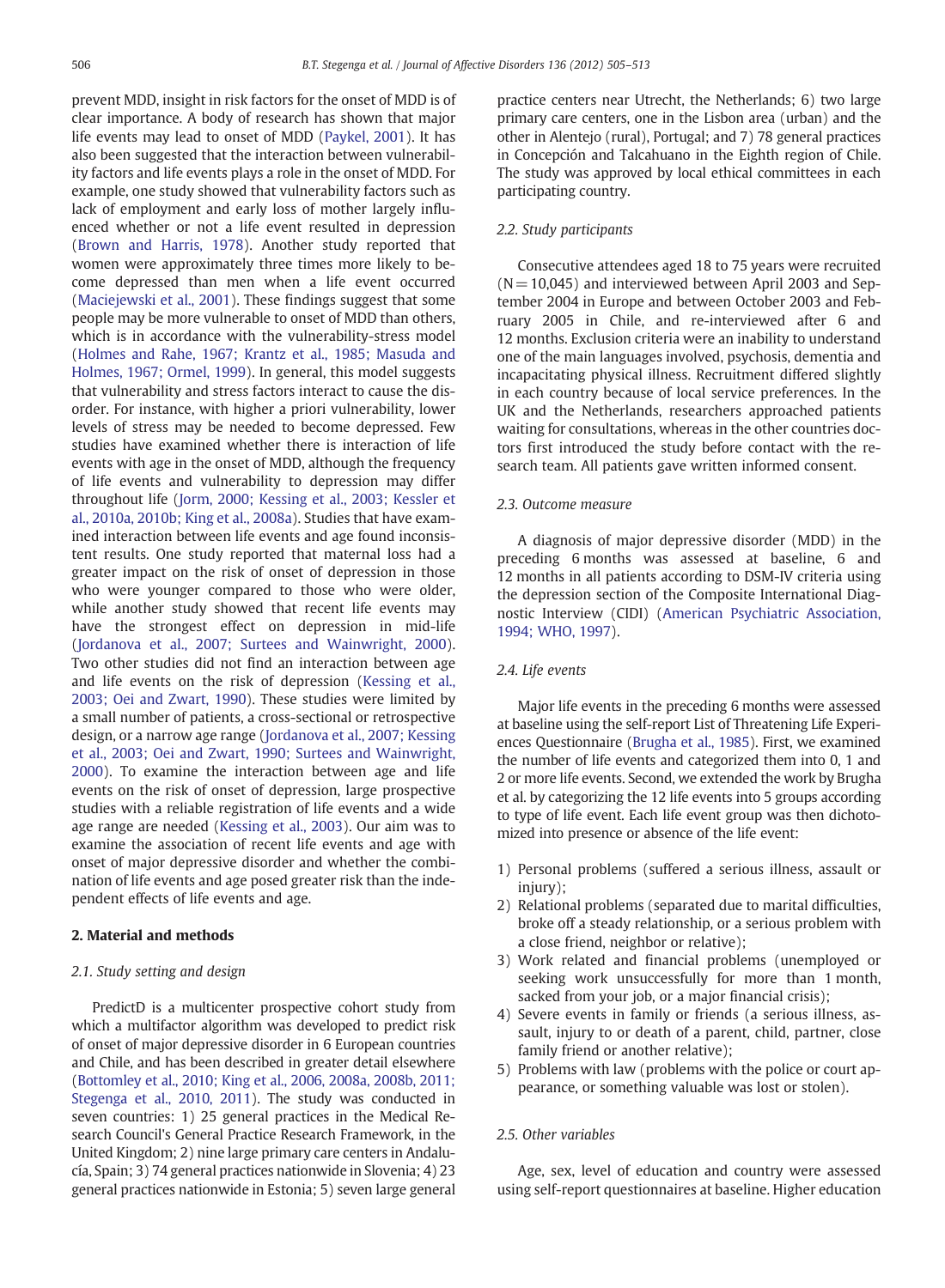<span id="page-2-0"></span>was defined as secondary school or higher, while lower education included primary school, trade or no education.

# 2.6. Data analysis

Of 10,045 participants at baseline, 395 persons were dropped from the analysis because they were younger than 18 years or older than 75 years or had missing data on age or CIDI diagnosis. We included participants who had no MDD in the 6 months prior to baseline  $(N= 8293)$ . Onset was defined as a diagnosis of MDD between baseline and 6 months or between 6 and 12 months of follow-up.

Baseline characteristics for the sample with no MDD at baseline were calculated as means with standard deviations (SD) for continuous variables and numbers with percentages for categorical variables. We divided age in tertiles: younger, middle aged or older and calculated baseline characteristics according to these age groups. We also divided age into 10 year groups based on our previous work ([King et al.,](#page-8-0) [2011](#page-8-0)). Characteristics were also calculated for those with and without onset of MDD at 6 or 12 months of follow-up. In addition, we used logistic regression models in which onset of MDD was the dependent variable to calculate Odds Ratio's (OR) with accompanying confidence intervals (CI) for the following variables at baseline: age, sex, level of education, country, number of life events and categories of life events.

In the present analyses we were interested in examining whether the effect of life events on the risk of onset of MDD was different for different age groups, i.e. whether there was an interaction between age (vulnerability factor) and life events (stressor). Most often, interaction is assessed by the addition of a product term in a statistical model. In logistic regression analysis the coefficient associated with this product term quantifies the departure from multiplicativity ([Knol et al., 2007\)](#page-8-0). We were interested in identifying interactions on an additive rather than multiplicative scale as it has been argued that biological interactions can best be estimated by departure from additivity and this better reflects the vulnerability-stress model ([Darroch, 1997;](#page-8-0) [Kalilani and Atashili, 2006; Rothman and Greenland, 1998\)](#page-8-0). To measure the amount of interaction on an additive scale we calculated the Relative Excess Risk due to Interaction (RERI) and accompanying confidence intervals (CI) using the delta method ([Hosmer and Lemeshow, 1992; Kalilani](#page-8-0) [and Atashili, 2006; Rothman and Greenland, 1998](#page-8-0)). If the CI does not include 0, the RERI is statistically significant and thus departure from additivity is present, i.e. the combined effect of age and life events is larger than the sum of age and life events separately.

We used logistic regression models to obtain both crude and adjusted estimates of the RERI. In these models onset of MDD at 6 or 12 months of follow-up was the dependent variable, and the following indicators (dummy variables) were included as independent variables: 1) no life event and young age (reference) [A−B−]; 2) no life event and middle age [A−B+]; 3) presence of a life event and young age [A+B−]; and 4) presence of a life event and middle age  $[A+B+]$ . We calculated RERIs using the following formula:

$$
RERI = OR_{A+B} - OR_{A+B-} - OR_{A-B+} + 1
$$

where  $OR_{A+B}$ ,  $OR_{A+B}$ ,  $OR_{A-B}$ , are odds ratios obtained from the logistic regression comparing groups A+B+, A+B− and A−B+ with the reference group. We also calculated the RERI for the combination of life event and older age,

Table 1

| Characteristics for 8293 participants with no major depressive disorder in the 6 months prior to baseline. |  |  |  |  |  |
|------------------------------------------------------------------------------------------------------------|--|--|--|--|--|
|------------------------------------------------------------------------------------------------------------|--|--|--|--|--|

|                          | Total<br>$(N = 8293)$<br>% | Age 18 to 40 years<br>$(N = 2797)$<br>% | Age 41 to 57 years<br>$(N = 2780)$<br>% | Age 58 to 75 years<br>$(N = 2716)$<br>% |
|--------------------------|----------------------------|-----------------------------------------|-----------------------------------------|-----------------------------------------|
| Socio-demographic        |                            |                                         |                                         |                                         |
| Age in years, mean (SD)  | 49 (16)                    | 30(6)                                   | 49(5)                                   | 66 (5)                                  |
| Female                   | 67                         | 73                                      | 69                                      | 60                                      |
| Education (lower) $a$    | 43                         | 28                                      | 45                                      | 53                                      |
| Country                  |                            |                                         |                                         |                                         |
| UK                       | 14                         | 10                                      | 13                                      | 18                                      |
| Spain                    | 12                         | 10                                      | 12                                      | 15                                      |
| Slovenia                 | 13                         | 11                                      | 15                                      | 12                                      |
| Estonia                  | 11                         | 18                                      | 8                                       | $\overline{7}$                          |
| Netherlands              | 13                         | 12                                      | 15                                      | 12                                      |
| Portugal                 | 12                         | 11                                      | 12                                      | 14                                      |
| Chile                    | 26                         | 29                                      | 25                                      | 23                                      |
| Life events-number       |                            |                                         |                                         |                                         |
| No                       | 40                         | 36                                      | 40                                      | 44                                      |
| One                      | 30                         | 30                                      | 29                                      | 32                                      |
| Two or more              | 30                         | 34                                      | 31                                      | 25                                      |
| Life events-groups       |                            |                                         |                                         |                                         |
| Personal problems        | 15                         | 12                                      | 15                                      | 17                                      |
| Relational problems      | 39                         | 38                                      | 39                                      | 39                                      |
| Work/financial problems  | 14                         | 19                                      | 14                                      | 9                                       |
| Events in family/friends | 21                         | 29                                      | 23                                      | 11                                      |
| Problems with law        | 8                          | 10                                      | 8                                       | 7                                       |

All covariates had  $\leq$ 1% missing data, except for severe events in family or friends (13%).

Percentages may not add up to 100% due to rounding.

Lower education was defined as primary school, trade or no education. Higher education (the reference category) was defined as secondary school or higher.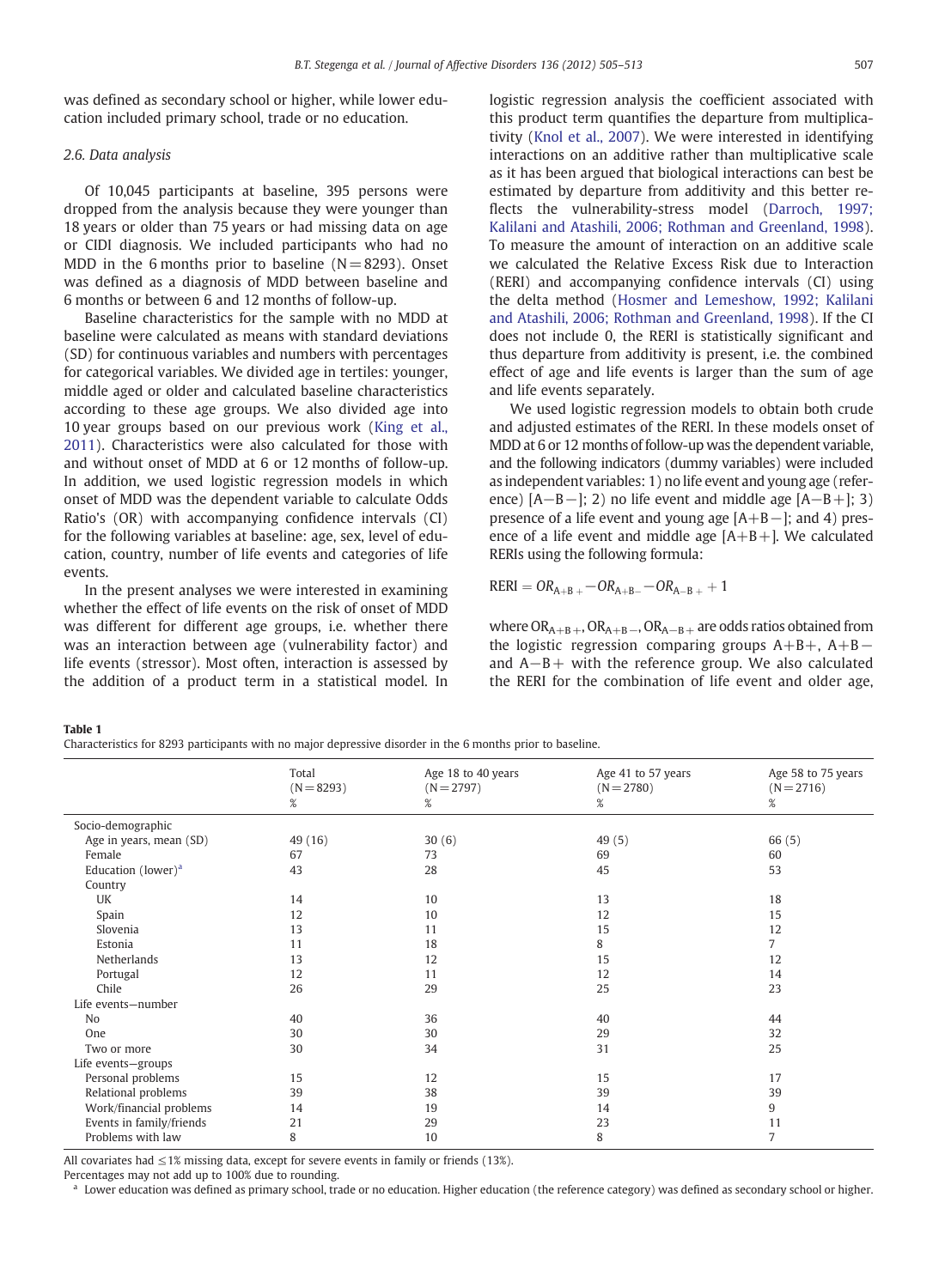<span id="page-3-0"></span>

Fig. 1. Flowchart of participants without major depressive disorder (MDD) in the 6 months prior to baseline who have an onset of MDD at 6 or 12 months of follow-up.

where a dummy variable was created in a similar way as described above with the same reference group of absence of life events and young age. The RERI for middle age and the RERI for older age are based on separate analyses for better interpretation. Adjusted estimates of RERI were obtained by including a priori confounders sex, level of education and country in the models and using the resulting adjusted odds ratios in the formula given above. Our previous work

#### Table 2

Characteristics for those with and without onset of major depressive disorder at 6 or 12 months of follow-up.

|                                             | Total<br>$(N = 6910)$<br>$\%$ | No onset<br>$(N = 6321)$<br>% | Onset<br>$(N = 589)$<br>$\%$ | OR<br>(95% CI)                            |
|---------------------------------------------|-------------------------------|-------------------------------|------------------------------|-------------------------------------------|
| Socio-demographic<br>Age in years, tertiles |                               |                               |                              |                                           |
| 18 to 40                                    | 33                            | 34                            | 28                           | $1$ (ref)                                 |
| 41 to 57                                    | 34                            | 33                            | 43                           | 1.56 $(1.27 \text{ to } 1.92)^*$          |
| 58 to 75                                    | 33                            | 34                            | 29                           | 1.02 (0.82 to 1.27)                       |
| 18 to 29                                    | 15                            | 15                            | 11                           | $1$ (ref)                                 |
| 30 to 39                                    | 17                            | 17                            | 15                           | 1.30 (0.93 to 1.81)                       |
| 40 to 49                                    | 19                            | 18                            | 23                           | 1.81 $(1.33 \text{ to } 2.47)^*$          |
| 50 to 59                                    | 21                            | 21                            | 25                           | 1.69 $(1.25 \text{ to } 2.30)^{*}$        |
| 60 to 69                                    | 20                            | 20                            | 18                           |                                           |
|                                             |                               |                               |                              | 1.23 (0.89 to 1.70)                       |
| 70 to 75                                    | 9                             | 10                            | 8                            | 1.10 (0.74 to 1.64)                       |
| Female                                      | 68                            | 66                            | 80                           | 2.00 (1.62 to 2.46) <sup>*</sup>          |
| Education (lower) <sup>a</sup>              | 41                            | 39                            | 55                           | 1.89 (1.59 to 2.24) <sup>*</sup>          |
| Country                                     |                               |                               |                              |                                           |
| UK                                          | 14                            | 14                            | 14                           | $1$ (ref)                                 |
| Spain                                       | 10                            | 10                            | 18                           | 1.83 (1.34 to 2.49) <sup>*</sup>          |
| Slovenia                                    | 13                            | 14                            | $\overline{7}$               | 0.46 $(0.31 \text{ to } 0.68)^*$          |
| Estonia                                     | 12                            | 12                            | 8                            | 0.66 $(0.46 \text{ to } 0.96)^*$          |
| Netherlands                                 | 14                            | 14                            | 8                            | 0.57 (0.39 to 0.82) <sup>*</sup>          |
| Portugal                                    | 12                            | 12                            | 12                           | 0.95 (0.68 to 1.33)                       |
| Chile                                       | 25                            | 24                            | 33                           | 1.35 $(1.03 \text{ to } 1.78)^*$          |
| Life events-number                          |                               |                               |                              |                                           |
| N <sub>0</sub>                              | 41                            | 42                            | 28                           | $1$ (ref)                                 |
| One                                         | 30                            | 30                            | 30                           | 1.48 $(1.18 \text{ to } 1.84)^*$          |
| Two or more                                 | 29                            | 28                            | 42                           | 2.29 $(1.87 \text{ to } 2.82)^{*}$        |
| Life events-groups <sup>b</sup>             |                               |                               |                              |                                           |
| Personal problems                           | 14                            | 14                            | 21                           | 1.73 $(1.40 \text{ to } 2.13)^{\text{T}}$ |
| Relational problems                         | 38                            | 37                            | 46                           | 1.46 $(1.23 \text{ to } 1.73)^*$          |
| Work/financial problems                     | 14                            | 13                            | 21                           | 1.83 $(1.48 \text{ to } 2.26)^*$          |
| Events in family/friends                    | 20                            | 19                            | 31                           | 1.90 $(1.56 \text{ to } 2.31)^{*}$        |
| Problems with law                           | 8                             | 8                             | 12                           | 1.60 $(1.22 \text{ to } 2.09)^*$          |

 $OR = Odds$  ratio,  $CI = Confidence$  intervals.

Percentages may not add up to 100% due to rounding.

<sup>a</sup> Lower education was defined as primary school, trade or no education. Higher education (the reference category) was defined as secondary school or higher. <sup>b</sup> Absence of the life event for each group is the reference category (e.g. for the life event group of personal problems, no personal problems is the reference

category).

 $* \overline{P} < 0.05.$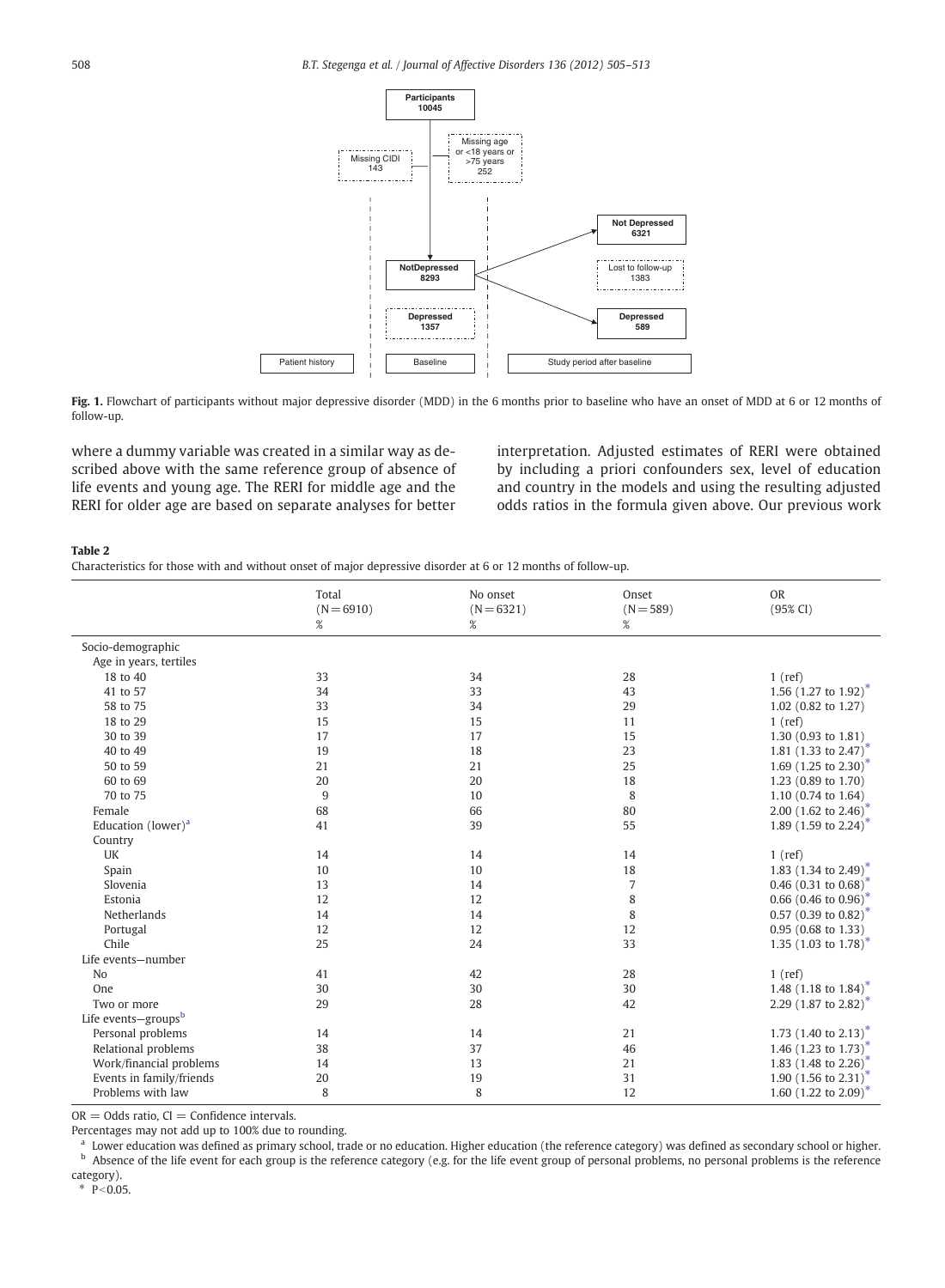has shown that there was negligible clustering (intraclass correlation  $= 0.003$ ) within GP practices [\(King et al., 2011\)](#page-8-0). Therefore we did not adjust our analyses for practice-level clustering. Confidence intervals for RERI were obtained using the delta method ([Hosmer and Lemeshow, 1992\)](#page-8-0). We also calculated the RERI for all life event groups and each 10 year age group. To examine whether the results were different in women than in men, we stratified our results by sex (i.e. analyzing women and men separately). We also repeated the analyses in those without a lifetime history of depressive symptoms to measure the amount of interaction on the risk of a possible first onset of MDD at 6 or 12 months of follow-up. A lifetime history of depressive symptoms was ruled out if the screen for two core symptoms of the lifetime CIDI depression section were absent. If one or two of the core symptoms were present, participants were considered to have a lifetime history of depressive symptoms. We used the same methods as mentioned above to calculate the crude and adjusted RERIs. All analyses were complete-case analysis, because missing data on covariates were few. Analyses were performed using PASW version 17 (IBM SPSS Statistics).

#### 3. Results

Baseline characteristics for the study population ( $N=8293$ ) according to age group are presented in [Table 1.](#page-2-0) Compared to the young age group (aged 18 to 40 years), persons in the middle age (aged 41 to 57 years) and older age (aged 58 to 75 years) groups were less likely to have experienced two or more life events. They were more likely to have experienced personal problems, but less likely to have experienced work related or financial problems, severe events in family or friends, or problems with law.

[Fig. 1](#page-3-0) shows that 6910 persons (83.3%) had a complete follow-up, of whom 589 (8.5%) had an onset of MDD at 6 or 12 months of follow-up. In the younger age group 166 persons (28%) had an onset of MDD at 6 or 12 months of follow-up, in the middle aged group 254 (43%) and in older age group 169 persons (29%) [\(Table 2](#page-3-0)). The risk of onset was the greatest in those aged 40 to 49 years. Attrition rates were similar for women (16.4%) and men (17.2%) and for those who were middle aged (16.0%) or older (15.7%) but those who were younger were slightly more likely to be lost to follow-up (18.2%). Other risk factors for onset of MDD at 6 or 12 months of follow-up were being female and having lower levels of education. Compared to the UK, persons from Spain and Chile were more likely to have an onset of MDD at 6 or 12 months of follow-up, while persons from Slovenia, Estonia and the Netherlands were less likely to have an onset of MDD at 6 or 12 months of follow-up. The risk of onset of MDD at 6 or 12 months of follow-up increased with increasing number of life events, and was increased for all types of life event. Fig. 2 shows that 137 out of 3243 persons (4.2%) with no MDD in the 6 months prior to baseline had a first onset of MDD at 6 or 12 months of follow-up in the absence of a lifetime history of MDD.

[Table 3](#page-5-0) shows the results of the logistic regression analyses for the independent and combined effects of age group (in tertiles) and life event on the risk of MDD, and the RERI with 95% CI. In the absence of a life event, persons in middle age (41 to 57 years) had the largest risk of MDD compared to those who were younger or older (e.g. OR 1.42; 95% CI 1.13 to 1.78 for no personal problems and middle age). If a life event was present, all types of life event showed the largest effect at age 41 to 57 years (e.g. OR 3.03; 95% CI 2.19 to 4.18 for personal problems and middle age). A statistically significant interaction between middle age and life



Fig. 2. Flowchart of participants without major depressive disorder (MDD) in the 6 months prior to baseline and without a lifetime history of depressive symptoms, who have a possible first onset of MDD at 6 or 12 months of follow-up.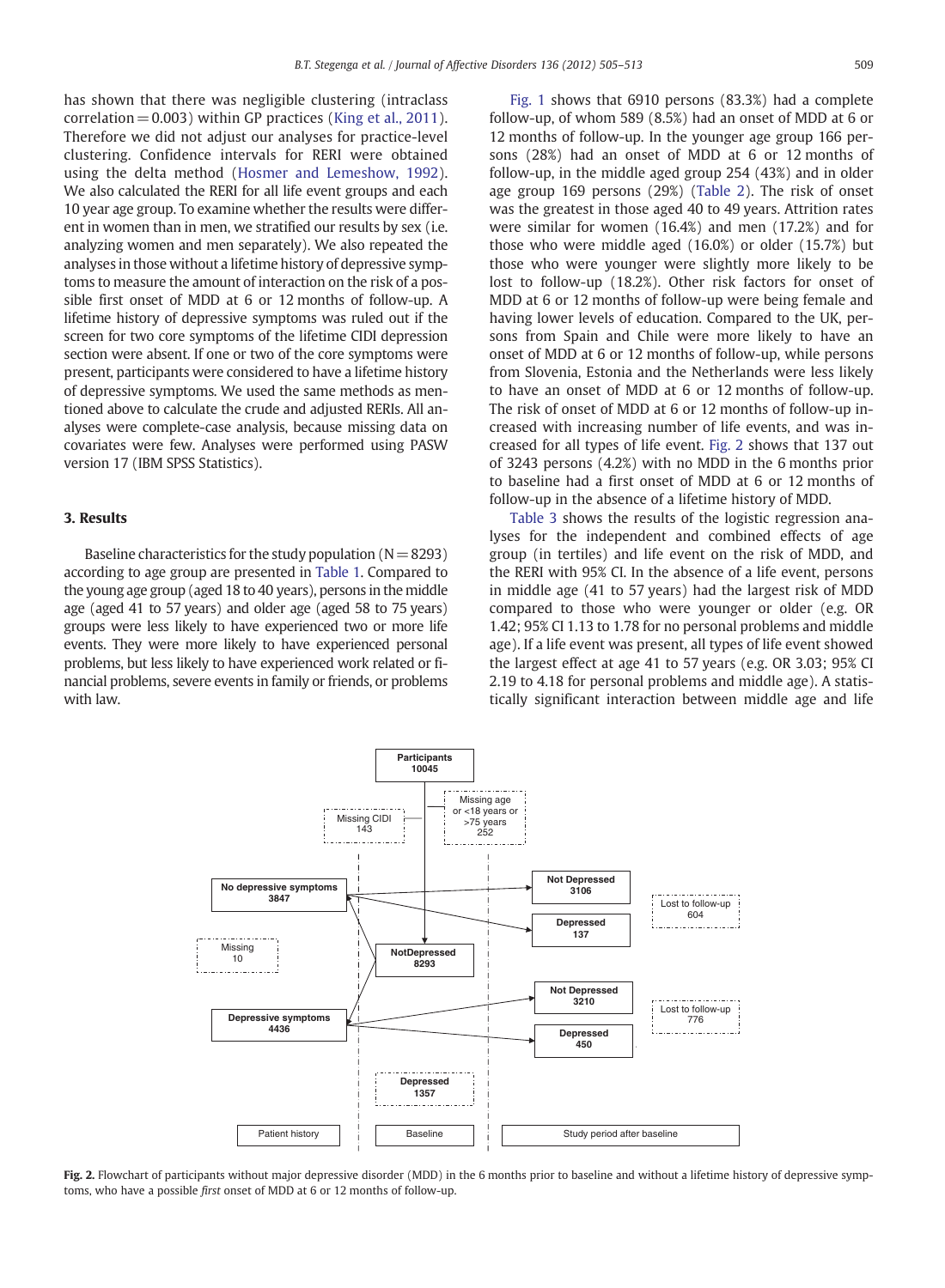## <span id="page-5-0"></span>Table 3

Logistic regression models with onset of major depressive disorder at 6 or 12 months of follow-up as dependent variable, and the life event groups, age (tertiles) and their interaction as independent variables.

|                                             | Onset of MDD at follow-up $(N = 6910)$ |                                  |                                       |  |
|---------------------------------------------|----------------------------------------|----------------------------------|---------------------------------------|--|
|                                             | Odds ratio                             | RERI <sub>crude</sub>            | RERI <sub>adiusted</sub> <sup>a</sup> |  |
|                                             | (95% CI)                               | (95% CI)                         | (95% CI)                              |  |
| No life events and younger age              | 1 (Reference)                          |                                  |                                       |  |
| No life events and middle age               | 1.59 (1.06 to 2.38)                    |                                  |                                       |  |
| No life events and older age                | 1.25 (0.82 to 1.89)                    |                                  |                                       |  |
| One life event and younger age              | 1.72 (1.12 to 2.63)                    |                                  |                                       |  |
| One life event and middle age               | 2.42 (1.61 to 3.63)                    | $0.11$ (-0.80 to 1.02)           | $0.06$ ( $-0.81$ to 0.94)             |  |
| One life event and older age                | 1.61 (1.05 to 2.47)                    | $-0.36$ ( $-1.21$ to 0.50)       | $-0.37$ ( $-1.20$ to 0.45)            |  |
| Two or more life events and younger age     | 2.28 (1.52 to 3.40)                    |                                  |                                       |  |
| Two or more life events and middle age      | 4.03 (2.76 to 5.88)                    | 1.16 ( $-0.01$ to 2.34)          | 0.96 (0.02 to $1.91$ )*               |  |
| Two or more life events and older age       | 2.56 (1.68 to 3.90)                    | $0.03$ (-0.94 to 1.01)           | $-0.06$ ( $-0.94$ to 0.82)            |  |
| No personal problems and younger age        | 1 (Reference)                          |                                  |                                       |  |
| No personal problems and middle age         | 1.42 (1.13 to 1.78)                    |                                  |                                       |  |
| No personal problems and older age          | 0.97 (0.76 to 1.25)                    |                                  |                                       |  |
| Personal problems and younger age           | 1.31 (0.83 to 2.06)                    |                                  |                                       |  |
| Personal problems and middle age            | 3.03 (2.19 to 4.18)                    | 1.30 (0.29 to 2.32) <sup>*</sup> | 1.35 (0.31 to 2.40) <sup>*</sup>      |  |
| Personal problems and older age             | 1.52 (1.05 to 2.22)                    | $0.24$ (-0.54 to 1.02)           | $0.14$ (-0.61 to 0.89)                |  |
| No relational problems and younger age      | 1 (Reference)                          |                                  |                                       |  |
| No relational problems and middle age       | 1.66 (1.25 to 2.20)                    |                                  |                                       |  |
| No relational problems and older age        | 1.18 (0.87 to 1.60)                    |                                  |                                       |  |
| Relational problems and younger age         | 1.69 (1.23 to 2.32)                    |                                  |                                       |  |
| Relational problems and middle age          | 2.43 (1.81 to 3.26)                    | $0.09$ ( $-0.62$ to 0.79)        | $0.08$ ( $-0.56$ to 0.73)             |  |
| Relational problems and older age           | 1.45 $(1.04 \text{ to } 2.01)$         | $-0.42$ ( $-1.07$ to 0.24)       | $-0.37$ ( $-0.96$ to 0.22)            |  |
| No work/financial problems and younger age  | 1 (Reference)                          |                                  |                                       |  |
| No work/financial problems and middle age   | 1.61 (1.27 to 2.03)                    |                                  |                                       |  |
| No work/financial problems and older age    | 1.08 (0.84 to 1.39)                    |                                  |                                       |  |
| Work/financial problems and younger age     | 1.74 (1.22 to 2.50)                    |                                  |                                       |  |
| Work/financial problems and middle age      | 2.98 (2.11 to 4.21)                    | $0.63$ (-0.42 to 1.69)           | $0.65$ ( $-0.45$ to 1.75)             |  |
| Work/financial problems and older age       | 2.21 (1.39 to 3.50)                    | $0.38$ (-0.71 to 1.48)           | $0.40$ ( $-0.74$ to 1.54)             |  |
| No events in family/friends and younger age | 1 (Reference)                          |                                  |                                       |  |
| No events in family/friends and middle age  | 1.46 (1.12 to 1.90)                    |                                  |                                       |  |
| No events in family/friends and older age   | 1.16 $(0.89 \text{ to } 1.52)$         |                                  |                                       |  |
| Events in family/friends and younger age    | 1.65 (1.18 to 2.31)                    |                                  |                                       |  |
| Events in family/friends and middle age     | 3.34 (2.43 to 4.58)                    | 1.23 (0.28 to 2.19) <sup>*</sup> | 1.30 (0.35 to 2.25) <sup>*</sup>      |  |
| Events in family/friends and older age      | 2.06 (1.30 to 3.26)                    | $0.25$ (-0.74 to 1.24)           | $0.19$ (-0.73 to 1.12)                |  |
| No problems with law and younger age        | 1 (Reference)                          |                                  |                                       |  |
| No problems with law and middle age         | 1.46 (1.18 to 1.82)                    |                                  |                                       |  |
| No problems with law and older age          | 0.99 (0.78 to 1.26)                    |                                  |                                       |  |
| Problems with law and younger age           | 0.99 (0.57 to 1.71)                    |                                  |                                       |  |
| Problems with law and middle age            | 3.02 (2.02 to 4.53)                    | 1.57 (0.33 to 2.82) <sup>*</sup> | 1.31 (0.10 to 2.51) <sup>*</sup>      |  |
| Problems with law and older age             | 1.75 (1.04 to 2.95)                    | $0.77$ (-0.25 to 1.79)           | $0.67$ (-0.31 to 1.65)                |  |

 $MDD =$  Major depressive disorder,  $OR =$  Odds ratio,  $CI =$  Confidence interval, RERI = Relative excess risk due to interaction.

RERI formula =  $OR_{A+B+}-OR_{A+B-}-OR_{A-B+} +1.$ 

RERI examples: Personal problems and middle age (3.03 - 1.31 - 1.42 + 1 = 1.30); personal problems and older age (1.52 - 1.31 - 0.97 + 1 = 0.24). Adjusted for sex, level of education and country.

 $*$  Significant departure from additivity; note that in the absence of interaction as departure from additivity, RERI = 0.

event was found for personal problems (RERI= 1.30; 95% CI 0.29 to 2.32), severe events in family or friends  $(RERI = 1.23; 95% CI 0.28 to 2.19)$  and problems with law (RERI 1.57; 95% CI 0.33 to 2.82), indicating that the combined effect of middle age and life event on the risk of MDD was greater than the sum of the individual effects. No significant interaction between life events and older age was found for any of the life event categories. The results were similar when the models were adjusted for sex, level of education and country. In addition, a statistically significant interaction between two or more life events and middle age was found after adjustment for confounders. When we repeated the analyses in those with a possible first onset of MDD at 6 or 12 months of follow-up, all types of life event still showed

the largest effect at middle age, although none of the RERIs was statistically significant (data available on request).

[Table 4](#page-6-0) shows the results of the logistic regression analyses for the independent and combined effects of the 10 year age groups and life event on the risk of MDD, and the RERI with 95% CI. The results are also presented in strata of sex and are adjusted for level of education and country. The most important finding is that all life event groups have the greatest effect at middle age, especially in women aged 40 to 49 years.

## 4. Discussion

In this large scale cross-national prospective cohort study in primary care attendees two main observations emerged: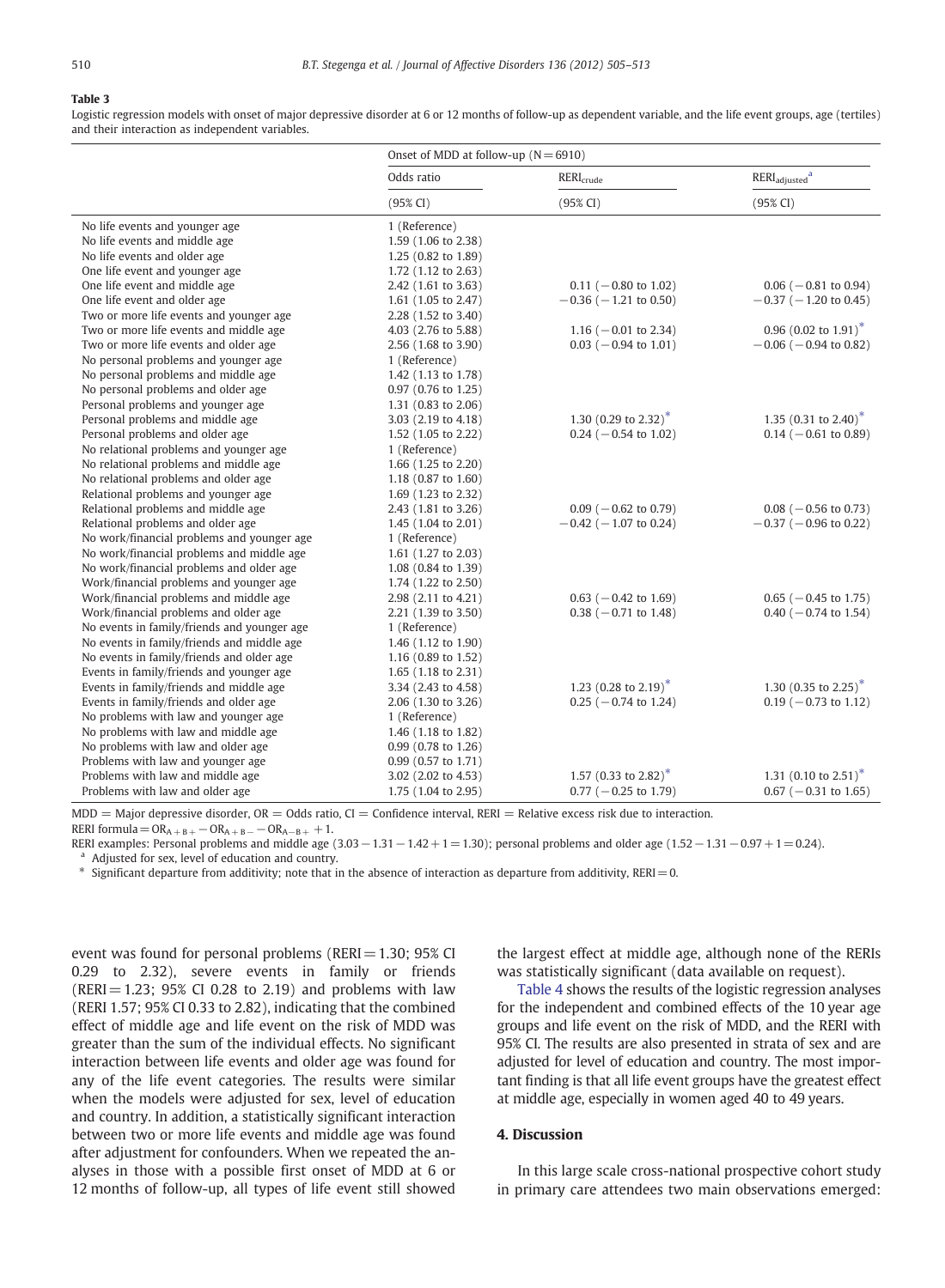#### <span id="page-6-0"></span>Table 4

Logistic regression models with onset of major depressive disorder at 6 or 12 months of follow-up as dependent variable, and the life event groups, age in 10 year groups and their interaction as independent variables, stratified by sex.

| RERI <sub>adiusted</sub> (95% CI)<br>Total<br>Women<br>Men<br>(Reference)<br>(Reference)<br>No life events and 18 to 29 years of age<br>(Reference)<br>0.90 (0.08 to 1.72) <sup>*</sup><br>1.05 (0.22 to 1.87) <sup>*</sup><br>One life event and 30 to 39 years of age<br>$-2.83$ ( $-12.38$ to 6.72)<br>0.89 (0.05 to 1.73) <sup>*</sup><br>0.82 (0.02 to 1.62) <sup>*</sup><br>One life event and 40 to 49 years of age<br>$0.34$ ( $-8.34$ to 9.03)<br>One life event and 50 to 59 years of age<br>$0.33$ (-0.67 to 1.32)<br>$0.39$ ( $-0.56$ to 1.34)<br>$-0.75$ ( $-9.11$ to 7.61)<br>One life event and 60 to 69 years of age<br>1.39 ( $-4.74$ to 7.52)<br>$0.48$ ( $-0.40$ to 1.36)<br>$0.32$ (-0.58 to 1.21)<br>One life event and 70 to 75 years of age<br>$0.26$ ( $-0.73$ to 1.24)<br>$-0.10$ ( $-1.13$ to 0.93)<br>$-3.60$ ( $-14.10$ to 6.89)<br>No life events and 18 to 29 years of age<br>(Reference)<br>(Reference)<br>(Reference)<br>Two or more life events and 30 to 39 years of age<br>$0.74$ (-0.16 to 1.63)<br>$0.71$ (-0.20 to 1.62)<br>$-0.42$ ( $-14.33$ to 13.49)<br>2.63 $(1.22 \text{ to } 4.03)^{\text{T}}$<br>Two or more life events and 40 to 49 years of age<br>2.29 $(1.02 \text{ to } 3.55)^{n}$<br>10.14 ( $-12.02$ to 32.30)<br>Two or more life events and 50 to 59 years of age<br>$0.13$ (-0.81 to 1.06)<br>$0.33$ ( $-0.58$ to 1.26)<br>$-2.08$ ( $-10.48$ to 6.33)<br>Two or more life events and 60 to 69 years of age<br>$0.67$ (-0.20 to 1.54)<br>$0.39$ ( $-7.20$ to 6.42)<br>$0.55$ ( $-0.63$ to 1.72)<br>Two or more life events and 70 to 75 years of age<br>$0.53$ ( $-0.68$ to 1.74)<br>$0.40$ ( $-0.80$ to 1.60)<br>$2.03$ (-6.97 to 11.03)<br>No personal problems and 18 to 29 years of age.<br>(Reference)<br>(Reference)<br>(Reference)<br>Personal problems and 30 to 39 years of age<br>$0.10$ ( $-1.28$ to 1.49)<br>$0.25$ ( $-1.13$ to 1.62)<br>$-0.34$ ( $-6.67$ to 5.99)<br>2.23 (0.33 to 4.13) <sup>*</sup><br>2.66 (0.55 to 4.76) <sup>*</sup><br>Personal problems and 40 to 49 years of age<br>$-1.78$ ( $-9.83$ to 6.28)<br>Personal problems and 50 to 59 years of age<br>$0.86$ ( $-0.47$ to 2.20)<br>$0.61$ (-0.75 to 1.99)<br>1.86 ( $-4.33$ to 8.05)<br>Personal problems and 60 to 69 years of age<br>$0.78$ ( $-0.45$ to 2.04)<br>$0.82$ (-0.52 to 2.15)<br>$0.31$ (-5.07 to 5.68)<br>Personal problems and 70 to 75 years of age<br>$-0.63$ ( $-1.98$ to 0.72)<br>$-0.48$ ( $-1.82$ to 0.85)<br>$-1.99$ ( $-7.88$ to 3.90)<br>No relational problems and 18 to 29 years of age<br>(Reference)<br>(Reference)<br>(Reference)<br>Relational problems and 30 to 39 years of age<br>$0.39$ ( $-0.35$ to 1.13)<br>$0.44$ ( $-0.32$ to 1.21)<br>$-0.10$ ( $-2.78$ to 2.57)<br>Relational problems and 40 to 49 years of age<br>1.12 $(0.23 \text{ to } 2.01)^{n}$<br>1.00 $(0.16 \text{ to } 1.85)^{n}$<br>$2.17 (-2.76 \text{ to } 7.08)$<br>Relational problems and 50 to 59 years of age<br>$-0.29$ ( $-1.16$ to 0.58)<br>$-0.09$ ( $-0.97$ to 0.79)<br>$-0.89$ ( $-4.23$ to 2.45)<br>Relational problems and 60 to 69 years of age<br>$-0.03$ ( $-0.83$ to 0.76)<br>$-0.02$ ( $-0.83$ to 0.78)<br>$-0.01$ ( $-3.09$ to 3.07)<br>Relational problems and 70 to 75 years of age<br>$-0.03$ ( $-0.94$ to 0.87)<br>$-0.08$ ( $-1.05$ to 0.89)<br>$0.20$ ( $-2.54$ to 2.95)<br>No work/financial problems and 18 to 29 years of age<br>(Reference)<br>(Reference)<br>(Reference)<br>$0.41$ (-0.96 to 1.78)<br>Work/financial problems and 30 to 39 years of age<br>$0.40$ ( $-1.07$ to 1.86)<br>$0.16$ ( $-3.78$ to 4.11)<br>Work/financial problems and 40 to 49 years of age<br>1.85 $(0.07 \text{ to } 3.63)^{n}$<br>$1.47$ ( $-0.24$ to 3.18)<br>4.82 ( $-4.70$ to 14.35)<br>Work/financial problems and 50 to 59 years of age<br>$0.20$ ( $-1.19$ to 1.60)<br>$0.45$ ( $-1.20$ to 2.09)<br>$0.75$ ( $-3.50$ to 4.99)<br>Work/financial problems and 60 to 69 years of age<br>$0.57$ ( $-0.99$ to 2.14)<br>1.21 ( $-0.63$ to 3.05)<br>$-3.42$ ( $-8.14$ to 1.29)<br>Work/financial problems and 70 to 75 years of age<br>1.36 ( $-1.62$ to 4.35)<br>1.39 ( $-2.30$ to 5.07)<br>1.98 ( $-4.67$ to 8.64)<br>No events in family/friends and 18 to 29 years of age<br>(Reference)<br>(Reference)<br>(Reference)<br>Events in family/friends and 30 to 39 years of age<br>$0.39$ ( $-0.63$ to 1.41)<br>$0.46$ ( $-0.56$ to 1.49)<br>$-1.33$ to ( $-7.87$ to 5.21)<br>Events in family/friends and 40 to 49 years of age<br>2.66 $(1.08 \text{ to } 4.23)^{*}$<br>2.59 $(1.03 \text{ to } 4.15)^{\text{T}}$<br>$2.29$ ( $-5.43$ to 10.00)<br>Events in family/friends and 50 to 59 years of age<br>$0.40$ ( $-0.64$ to 1.44)<br>$0.95$ ( $-0.25$ to 2.16)<br>$-1.90$ ( $-7.76$ to 3.95)<br>Events in family/friends and 60 to 69 years of age<br>$0.38$ ( $-0.83$ to 1.59)<br>$0.30$ ( $-0.90$ to 1.50)<br>$-0.35$ ( $-6.11$ to 5.41)<br>Events in family/friends and 70 to 75 years of age<br>1.51 ( $-0.92$ to 3.93)<br>1.52 ( $-1.10$ to 4.15)<br>$1.05$ ( $-7.25$ to 9.35)<br>No problems with law and 18 to 29 years of age.<br>(Reference)<br>(Reference)<br>(Reference)<br>Problems with law and 30 to 39 years of age<br>$0.20$ ( $-1.12$ to 1.52)<br>$0.33$ ( $-0.98$ to 1.64)<br>$-1.24$ ( $-6.62$ to 4.13)<br>3.87 $(1.21 \text{ to } 6.53)^*$<br>3.33 $(0.76 \text{ to } 5.91)^*$<br>Problems with law and 40 to 49 years of age<br>8.52 ( $-5.56$ to 22.60)<br>Problems with law and 50 to 59 years of age<br>$-0.08$ ( $-1.21$ to 1.05)<br>$0.15$ ( $-1.14$ to 1.45)<br>$-1.64$ ( $-7.14$ to 3.87)<br>Problems with law and 60 to 69 years of age<br>1.12 ( $-0.34$ to 2.58)<br>$1.67$ ( $-0.08$ to 3.41)<br>$-1.55$ ( $-6.68$ to 3.57)<br>Problems with law and 70 to 75 years of age<br>$1.07$ (-1.00 to 3.14)<br>1.34 ( $-1.04$ to 3.71)<br>$-0.06$ ( $-5.92$ to 5.80) | Onset of MDD at follow-up $(N = 6910)$ |  |  |
|---------------------------------------------------------------------------------------------------------------------------------------------------------------------------------------------------------------------------------------------------------------------------------------------------------------------------------------------------------------------------------------------------------------------------------------------------------------------------------------------------------------------------------------------------------------------------------------------------------------------------------------------------------------------------------------------------------------------------------------------------------------------------------------------------------------------------------------------------------------------------------------------------------------------------------------------------------------------------------------------------------------------------------------------------------------------------------------------------------------------------------------------------------------------------------------------------------------------------------------------------------------------------------------------------------------------------------------------------------------------------------------------------------------------------------------------------------------------------------------------------------------------------------------------------------------------------------------------------------------------------------------------------------------------------------------------------------------------------------------------------------------------------------------------------------------------------------------------------------------------------------------------------------------------------------------------------------------------------------------------------------------------------------------------------------------------------------------------------------------------------------------------------------------------------------------------------------------------------------------------------------------------------------------------------------------------------------------------------------------------------------------------------------------------------------------------------------------------------------------------------------------------------------------------------------------------------------------------------------------------------------------------------------------------------------------------------------------------------------------------------------------------------------------------------------------------------------------------------------------------------------------------------------------------------------------------------------------------------------------------------------------------------------------------------------------------------------------------------------------------------------------------------------------------------------------------------------------------------------------------------------------------------------------------------------------------------------------------------------------------------------------------------------------------------------------------------------------------------------------------------------------------------------------------------------------------------------------------------------------------------------------------------------------------------------------------------------------------------------------------------------------------------------------------------------------------------------------------------------------------------------------------------------------------------------------------------------------------------------------------------------------------------------------------------------------------------------------------------------------------------------------------------------------------------------------------------------------------------------------------------------------------------------------------------------------------------------------------------------------------------------------------------------------------------------------------------------------------------------------------------------------------------------------------------------------------------------------------------------------------------------------------------------------------------------------------------------------------------------------------------------------------------------------------------------------------------------------------------------------------------------------------------------------------------------------------------------------------------------------------------------------------------------------------------------------------------------------------------------------------------------------------------------------------------------------------------------------------------------------------------------------------------------------------------------------------------------------------------------------------------------------------------------------------------------------------------------------------------------------------------------------------------------------------------------------------------------------------------------------------------------------------------------------------------------------------------------------------------------------------------------------------------------------------------------------------------------------------------------------|----------------------------------------|--|--|
|                                                                                                                                                                                                                                                                                                                                                                                                                                                                                                                                                                                                                                                                                                                                                                                                                                                                                                                                                                                                                                                                                                                                                                                                                                                                                                                                                                                                                                                                                                                                                                                                                                                                                                                                                                                                                                                                                                                                                                                                                                                                                                                                                                                                                                                                                                                                                                                                                                                                                                                                                                                                                                                                                                                                                                                                                                                                                                                                                                                                                                                                                                                                                                                                                                                                                                                                                                                                                                                                                                                                                                                                                                                                                                                                                                                                                                                                                                                                                                                                                                                                                                                                                                                                                                                                                                                                                                                                                                                                                                                                                                                                                                                                                                                                                                                                                                                                                                                                                                                                                                                                                                                                                                                                                                                                                                                                                                                                                                                                                                                                                                                                                                                                                                                                                                                                                                                               |                                        |  |  |
|                                                                                                                                                                                                                                                                                                                                                                                                                                                                                                                                                                                                                                                                                                                                                                                                                                                                                                                                                                                                                                                                                                                                                                                                                                                                                                                                                                                                                                                                                                                                                                                                                                                                                                                                                                                                                                                                                                                                                                                                                                                                                                                                                                                                                                                                                                                                                                                                                                                                                                                                                                                                                                                                                                                                                                                                                                                                                                                                                                                                                                                                                                                                                                                                                                                                                                                                                                                                                                                                                                                                                                                                                                                                                                                                                                                                                                                                                                                                                                                                                                                                                                                                                                                                                                                                                                                                                                                                                                                                                                                                                                                                                                                                                                                                                                                                                                                                                                                                                                                                                                                                                                                                                                                                                                                                                                                                                                                                                                                                                                                                                                                                                                                                                                                                                                                                                                                               |                                        |  |  |
|                                                                                                                                                                                                                                                                                                                                                                                                                                                                                                                                                                                                                                                                                                                                                                                                                                                                                                                                                                                                                                                                                                                                                                                                                                                                                                                                                                                                                                                                                                                                                                                                                                                                                                                                                                                                                                                                                                                                                                                                                                                                                                                                                                                                                                                                                                                                                                                                                                                                                                                                                                                                                                                                                                                                                                                                                                                                                                                                                                                                                                                                                                                                                                                                                                                                                                                                                                                                                                                                                                                                                                                                                                                                                                                                                                                                                                                                                                                                                                                                                                                                                                                                                                                                                                                                                                                                                                                                                                                                                                                                                                                                                                                                                                                                                                                                                                                                                                                                                                                                                                                                                                                                                                                                                                                                                                                                                                                                                                                                                                                                                                                                                                                                                                                                                                                                                                                               |                                        |  |  |
|                                                                                                                                                                                                                                                                                                                                                                                                                                                                                                                                                                                                                                                                                                                                                                                                                                                                                                                                                                                                                                                                                                                                                                                                                                                                                                                                                                                                                                                                                                                                                                                                                                                                                                                                                                                                                                                                                                                                                                                                                                                                                                                                                                                                                                                                                                                                                                                                                                                                                                                                                                                                                                                                                                                                                                                                                                                                                                                                                                                                                                                                                                                                                                                                                                                                                                                                                                                                                                                                                                                                                                                                                                                                                                                                                                                                                                                                                                                                                                                                                                                                                                                                                                                                                                                                                                                                                                                                                                                                                                                                                                                                                                                                                                                                                                                                                                                                                                                                                                                                                                                                                                                                                                                                                                                                                                                                                                                                                                                                                                                                                                                                                                                                                                                                                                                                                                                               |                                        |  |  |
|                                                                                                                                                                                                                                                                                                                                                                                                                                                                                                                                                                                                                                                                                                                                                                                                                                                                                                                                                                                                                                                                                                                                                                                                                                                                                                                                                                                                                                                                                                                                                                                                                                                                                                                                                                                                                                                                                                                                                                                                                                                                                                                                                                                                                                                                                                                                                                                                                                                                                                                                                                                                                                                                                                                                                                                                                                                                                                                                                                                                                                                                                                                                                                                                                                                                                                                                                                                                                                                                                                                                                                                                                                                                                                                                                                                                                                                                                                                                                                                                                                                                                                                                                                                                                                                                                                                                                                                                                                                                                                                                                                                                                                                                                                                                                                                                                                                                                                                                                                                                                                                                                                                                                                                                                                                                                                                                                                                                                                                                                                                                                                                                                                                                                                                                                                                                                                                               |                                        |  |  |
|                                                                                                                                                                                                                                                                                                                                                                                                                                                                                                                                                                                                                                                                                                                                                                                                                                                                                                                                                                                                                                                                                                                                                                                                                                                                                                                                                                                                                                                                                                                                                                                                                                                                                                                                                                                                                                                                                                                                                                                                                                                                                                                                                                                                                                                                                                                                                                                                                                                                                                                                                                                                                                                                                                                                                                                                                                                                                                                                                                                                                                                                                                                                                                                                                                                                                                                                                                                                                                                                                                                                                                                                                                                                                                                                                                                                                                                                                                                                                                                                                                                                                                                                                                                                                                                                                                                                                                                                                                                                                                                                                                                                                                                                                                                                                                                                                                                                                                                                                                                                                                                                                                                                                                                                                                                                                                                                                                                                                                                                                                                                                                                                                                                                                                                                                                                                                                                               |                                        |  |  |
|                                                                                                                                                                                                                                                                                                                                                                                                                                                                                                                                                                                                                                                                                                                                                                                                                                                                                                                                                                                                                                                                                                                                                                                                                                                                                                                                                                                                                                                                                                                                                                                                                                                                                                                                                                                                                                                                                                                                                                                                                                                                                                                                                                                                                                                                                                                                                                                                                                                                                                                                                                                                                                                                                                                                                                                                                                                                                                                                                                                                                                                                                                                                                                                                                                                                                                                                                                                                                                                                                                                                                                                                                                                                                                                                                                                                                                                                                                                                                                                                                                                                                                                                                                                                                                                                                                                                                                                                                                                                                                                                                                                                                                                                                                                                                                                                                                                                                                                                                                                                                                                                                                                                                                                                                                                                                                                                                                                                                                                                                                                                                                                                                                                                                                                                                                                                                                                               |                                        |  |  |
|                                                                                                                                                                                                                                                                                                                                                                                                                                                                                                                                                                                                                                                                                                                                                                                                                                                                                                                                                                                                                                                                                                                                                                                                                                                                                                                                                                                                                                                                                                                                                                                                                                                                                                                                                                                                                                                                                                                                                                                                                                                                                                                                                                                                                                                                                                                                                                                                                                                                                                                                                                                                                                                                                                                                                                                                                                                                                                                                                                                                                                                                                                                                                                                                                                                                                                                                                                                                                                                                                                                                                                                                                                                                                                                                                                                                                                                                                                                                                                                                                                                                                                                                                                                                                                                                                                                                                                                                                                                                                                                                                                                                                                                                                                                                                                                                                                                                                                                                                                                                                                                                                                                                                                                                                                                                                                                                                                                                                                                                                                                                                                                                                                                                                                                                                                                                                                                               |                                        |  |  |
|                                                                                                                                                                                                                                                                                                                                                                                                                                                                                                                                                                                                                                                                                                                                                                                                                                                                                                                                                                                                                                                                                                                                                                                                                                                                                                                                                                                                                                                                                                                                                                                                                                                                                                                                                                                                                                                                                                                                                                                                                                                                                                                                                                                                                                                                                                                                                                                                                                                                                                                                                                                                                                                                                                                                                                                                                                                                                                                                                                                                                                                                                                                                                                                                                                                                                                                                                                                                                                                                                                                                                                                                                                                                                                                                                                                                                                                                                                                                                                                                                                                                                                                                                                                                                                                                                                                                                                                                                                                                                                                                                                                                                                                                                                                                                                                                                                                                                                                                                                                                                                                                                                                                                                                                                                                                                                                                                                                                                                                                                                                                                                                                                                                                                                                                                                                                                                                               |                                        |  |  |
|                                                                                                                                                                                                                                                                                                                                                                                                                                                                                                                                                                                                                                                                                                                                                                                                                                                                                                                                                                                                                                                                                                                                                                                                                                                                                                                                                                                                                                                                                                                                                                                                                                                                                                                                                                                                                                                                                                                                                                                                                                                                                                                                                                                                                                                                                                                                                                                                                                                                                                                                                                                                                                                                                                                                                                                                                                                                                                                                                                                                                                                                                                                                                                                                                                                                                                                                                                                                                                                                                                                                                                                                                                                                                                                                                                                                                                                                                                                                                                                                                                                                                                                                                                                                                                                                                                                                                                                                                                                                                                                                                                                                                                                                                                                                                                                                                                                                                                                                                                                                                                                                                                                                                                                                                                                                                                                                                                                                                                                                                                                                                                                                                                                                                                                                                                                                                                                               |                                        |  |  |
|                                                                                                                                                                                                                                                                                                                                                                                                                                                                                                                                                                                                                                                                                                                                                                                                                                                                                                                                                                                                                                                                                                                                                                                                                                                                                                                                                                                                                                                                                                                                                                                                                                                                                                                                                                                                                                                                                                                                                                                                                                                                                                                                                                                                                                                                                                                                                                                                                                                                                                                                                                                                                                                                                                                                                                                                                                                                                                                                                                                                                                                                                                                                                                                                                                                                                                                                                                                                                                                                                                                                                                                                                                                                                                                                                                                                                                                                                                                                                                                                                                                                                                                                                                                                                                                                                                                                                                                                                                                                                                                                                                                                                                                                                                                                                                                                                                                                                                                                                                                                                                                                                                                                                                                                                                                                                                                                                                                                                                                                                                                                                                                                                                                                                                                                                                                                                                                               |                                        |  |  |
|                                                                                                                                                                                                                                                                                                                                                                                                                                                                                                                                                                                                                                                                                                                                                                                                                                                                                                                                                                                                                                                                                                                                                                                                                                                                                                                                                                                                                                                                                                                                                                                                                                                                                                                                                                                                                                                                                                                                                                                                                                                                                                                                                                                                                                                                                                                                                                                                                                                                                                                                                                                                                                                                                                                                                                                                                                                                                                                                                                                                                                                                                                                                                                                                                                                                                                                                                                                                                                                                                                                                                                                                                                                                                                                                                                                                                                                                                                                                                                                                                                                                                                                                                                                                                                                                                                                                                                                                                                                                                                                                                                                                                                                                                                                                                                                                                                                                                                                                                                                                                                                                                                                                                                                                                                                                                                                                                                                                                                                                                                                                                                                                                                                                                                                                                                                                                                                               |                                        |  |  |
|                                                                                                                                                                                                                                                                                                                                                                                                                                                                                                                                                                                                                                                                                                                                                                                                                                                                                                                                                                                                                                                                                                                                                                                                                                                                                                                                                                                                                                                                                                                                                                                                                                                                                                                                                                                                                                                                                                                                                                                                                                                                                                                                                                                                                                                                                                                                                                                                                                                                                                                                                                                                                                                                                                                                                                                                                                                                                                                                                                                                                                                                                                                                                                                                                                                                                                                                                                                                                                                                                                                                                                                                                                                                                                                                                                                                                                                                                                                                                                                                                                                                                                                                                                                                                                                                                                                                                                                                                                                                                                                                                                                                                                                                                                                                                                                                                                                                                                                                                                                                                                                                                                                                                                                                                                                                                                                                                                                                                                                                                                                                                                                                                                                                                                                                                                                                                                                               |                                        |  |  |
|                                                                                                                                                                                                                                                                                                                                                                                                                                                                                                                                                                                                                                                                                                                                                                                                                                                                                                                                                                                                                                                                                                                                                                                                                                                                                                                                                                                                                                                                                                                                                                                                                                                                                                                                                                                                                                                                                                                                                                                                                                                                                                                                                                                                                                                                                                                                                                                                                                                                                                                                                                                                                                                                                                                                                                                                                                                                                                                                                                                                                                                                                                                                                                                                                                                                                                                                                                                                                                                                                                                                                                                                                                                                                                                                                                                                                                                                                                                                                                                                                                                                                                                                                                                                                                                                                                                                                                                                                                                                                                                                                                                                                                                                                                                                                                                                                                                                                                                                                                                                                                                                                                                                                                                                                                                                                                                                                                                                                                                                                                                                                                                                                                                                                                                                                                                                                                                               |                                        |  |  |
|                                                                                                                                                                                                                                                                                                                                                                                                                                                                                                                                                                                                                                                                                                                                                                                                                                                                                                                                                                                                                                                                                                                                                                                                                                                                                                                                                                                                                                                                                                                                                                                                                                                                                                                                                                                                                                                                                                                                                                                                                                                                                                                                                                                                                                                                                                                                                                                                                                                                                                                                                                                                                                                                                                                                                                                                                                                                                                                                                                                                                                                                                                                                                                                                                                                                                                                                                                                                                                                                                                                                                                                                                                                                                                                                                                                                                                                                                                                                                                                                                                                                                                                                                                                                                                                                                                                                                                                                                                                                                                                                                                                                                                                                                                                                                                                                                                                                                                                                                                                                                                                                                                                                                                                                                                                                                                                                                                                                                                                                                                                                                                                                                                                                                                                                                                                                                                                               |                                        |  |  |
|                                                                                                                                                                                                                                                                                                                                                                                                                                                                                                                                                                                                                                                                                                                                                                                                                                                                                                                                                                                                                                                                                                                                                                                                                                                                                                                                                                                                                                                                                                                                                                                                                                                                                                                                                                                                                                                                                                                                                                                                                                                                                                                                                                                                                                                                                                                                                                                                                                                                                                                                                                                                                                                                                                                                                                                                                                                                                                                                                                                                                                                                                                                                                                                                                                                                                                                                                                                                                                                                                                                                                                                                                                                                                                                                                                                                                                                                                                                                                                                                                                                                                                                                                                                                                                                                                                                                                                                                                                                                                                                                                                                                                                                                                                                                                                                                                                                                                                                                                                                                                                                                                                                                                                                                                                                                                                                                                                                                                                                                                                                                                                                                                                                                                                                                                                                                                                                               |                                        |  |  |
|                                                                                                                                                                                                                                                                                                                                                                                                                                                                                                                                                                                                                                                                                                                                                                                                                                                                                                                                                                                                                                                                                                                                                                                                                                                                                                                                                                                                                                                                                                                                                                                                                                                                                                                                                                                                                                                                                                                                                                                                                                                                                                                                                                                                                                                                                                                                                                                                                                                                                                                                                                                                                                                                                                                                                                                                                                                                                                                                                                                                                                                                                                                                                                                                                                                                                                                                                                                                                                                                                                                                                                                                                                                                                                                                                                                                                                                                                                                                                                                                                                                                                                                                                                                                                                                                                                                                                                                                                                                                                                                                                                                                                                                                                                                                                                                                                                                                                                                                                                                                                                                                                                                                                                                                                                                                                                                                                                                                                                                                                                                                                                                                                                                                                                                                                                                                                                                               |                                        |  |  |
|                                                                                                                                                                                                                                                                                                                                                                                                                                                                                                                                                                                                                                                                                                                                                                                                                                                                                                                                                                                                                                                                                                                                                                                                                                                                                                                                                                                                                                                                                                                                                                                                                                                                                                                                                                                                                                                                                                                                                                                                                                                                                                                                                                                                                                                                                                                                                                                                                                                                                                                                                                                                                                                                                                                                                                                                                                                                                                                                                                                                                                                                                                                                                                                                                                                                                                                                                                                                                                                                                                                                                                                                                                                                                                                                                                                                                                                                                                                                                                                                                                                                                                                                                                                                                                                                                                                                                                                                                                                                                                                                                                                                                                                                                                                                                                                                                                                                                                                                                                                                                                                                                                                                                                                                                                                                                                                                                                                                                                                                                                                                                                                                                                                                                                                                                                                                                                                               |                                        |  |  |
|                                                                                                                                                                                                                                                                                                                                                                                                                                                                                                                                                                                                                                                                                                                                                                                                                                                                                                                                                                                                                                                                                                                                                                                                                                                                                                                                                                                                                                                                                                                                                                                                                                                                                                                                                                                                                                                                                                                                                                                                                                                                                                                                                                                                                                                                                                                                                                                                                                                                                                                                                                                                                                                                                                                                                                                                                                                                                                                                                                                                                                                                                                                                                                                                                                                                                                                                                                                                                                                                                                                                                                                                                                                                                                                                                                                                                                                                                                                                                                                                                                                                                                                                                                                                                                                                                                                                                                                                                                                                                                                                                                                                                                                                                                                                                                                                                                                                                                                                                                                                                                                                                                                                                                                                                                                                                                                                                                                                                                                                                                                                                                                                                                                                                                                                                                                                                                                               |                                        |  |  |
|                                                                                                                                                                                                                                                                                                                                                                                                                                                                                                                                                                                                                                                                                                                                                                                                                                                                                                                                                                                                                                                                                                                                                                                                                                                                                                                                                                                                                                                                                                                                                                                                                                                                                                                                                                                                                                                                                                                                                                                                                                                                                                                                                                                                                                                                                                                                                                                                                                                                                                                                                                                                                                                                                                                                                                                                                                                                                                                                                                                                                                                                                                                                                                                                                                                                                                                                                                                                                                                                                                                                                                                                                                                                                                                                                                                                                                                                                                                                                                                                                                                                                                                                                                                                                                                                                                                                                                                                                                                                                                                                                                                                                                                                                                                                                                                                                                                                                                                                                                                                                                                                                                                                                                                                                                                                                                                                                                                                                                                                                                                                                                                                                                                                                                                                                                                                                                                               |                                        |  |  |
|                                                                                                                                                                                                                                                                                                                                                                                                                                                                                                                                                                                                                                                                                                                                                                                                                                                                                                                                                                                                                                                                                                                                                                                                                                                                                                                                                                                                                                                                                                                                                                                                                                                                                                                                                                                                                                                                                                                                                                                                                                                                                                                                                                                                                                                                                                                                                                                                                                                                                                                                                                                                                                                                                                                                                                                                                                                                                                                                                                                                                                                                                                                                                                                                                                                                                                                                                                                                                                                                                                                                                                                                                                                                                                                                                                                                                                                                                                                                                                                                                                                                                                                                                                                                                                                                                                                                                                                                                                                                                                                                                                                                                                                                                                                                                                                                                                                                                                                                                                                                                                                                                                                                                                                                                                                                                                                                                                                                                                                                                                                                                                                                                                                                                                                                                                                                                                                               |                                        |  |  |
|                                                                                                                                                                                                                                                                                                                                                                                                                                                                                                                                                                                                                                                                                                                                                                                                                                                                                                                                                                                                                                                                                                                                                                                                                                                                                                                                                                                                                                                                                                                                                                                                                                                                                                                                                                                                                                                                                                                                                                                                                                                                                                                                                                                                                                                                                                                                                                                                                                                                                                                                                                                                                                                                                                                                                                                                                                                                                                                                                                                                                                                                                                                                                                                                                                                                                                                                                                                                                                                                                                                                                                                                                                                                                                                                                                                                                                                                                                                                                                                                                                                                                                                                                                                                                                                                                                                                                                                                                                                                                                                                                                                                                                                                                                                                                                                                                                                                                                                                                                                                                                                                                                                                                                                                                                                                                                                                                                                                                                                                                                                                                                                                                                                                                                                                                                                                                                                               |                                        |  |  |
|                                                                                                                                                                                                                                                                                                                                                                                                                                                                                                                                                                                                                                                                                                                                                                                                                                                                                                                                                                                                                                                                                                                                                                                                                                                                                                                                                                                                                                                                                                                                                                                                                                                                                                                                                                                                                                                                                                                                                                                                                                                                                                                                                                                                                                                                                                                                                                                                                                                                                                                                                                                                                                                                                                                                                                                                                                                                                                                                                                                                                                                                                                                                                                                                                                                                                                                                                                                                                                                                                                                                                                                                                                                                                                                                                                                                                                                                                                                                                                                                                                                                                                                                                                                                                                                                                                                                                                                                                                                                                                                                                                                                                                                                                                                                                                                                                                                                                                                                                                                                                                                                                                                                                                                                                                                                                                                                                                                                                                                                                                                                                                                                                                                                                                                                                                                                                                                               |                                        |  |  |
|                                                                                                                                                                                                                                                                                                                                                                                                                                                                                                                                                                                                                                                                                                                                                                                                                                                                                                                                                                                                                                                                                                                                                                                                                                                                                                                                                                                                                                                                                                                                                                                                                                                                                                                                                                                                                                                                                                                                                                                                                                                                                                                                                                                                                                                                                                                                                                                                                                                                                                                                                                                                                                                                                                                                                                                                                                                                                                                                                                                                                                                                                                                                                                                                                                                                                                                                                                                                                                                                                                                                                                                                                                                                                                                                                                                                                                                                                                                                                                                                                                                                                                                                                                                                                                                                                                                                                                                                                                                                                                                                                                                                                                                                                                                                                                                                                                                                                                                                                                                                                                                                                                                                                                                                                                                                                                                                                                                                                                                                                                                                                                                                                                                                                                                                                                                                                                                               |                                        |  |  |
|                                                                                                                                                                                                                                                                                                                                                                                                                                                                                                                                                                                                                                                                                                                                                                                                                                                                                                                                                                                                                                                                                                                                                                                                                                                                                                                                                                                                                                                                                                                                                                                                                                                                                                                                                                                                                                                                                                                                                                                                                                                                                                                                                                                                                                                                                                                                                                                                                                                                                                                                                                                                                                                                                                                                                                                                                                                                                                                                                                                                                                                                                                                                                                                                                                                                                                                                                                                                                                                                                                                                                                                                                                                                                                                                                                                                                                                                                                                                                                                                                                                                                                                                                                                                                                                                                                                                                                                                                                                                                                                                                                                                                                                                                                                                                                                                                                                                                                                                                                                                                                                                                                                                                                                                                                                                                                                                                                                                                                                                                                                                                                                                                                                                                                                                                                                                                                                               |                                        |  |  |
|                                                                                                                                                                                                                                                                                                                                                                                                                                                                                                                                                                                                                                                                                                                                                                                                                                                                                                                                                                                                                                                                                                                                                                                                                                                                                                                                                                                                                                                                                                                                                                                                                                                                                                                                                                                                                                                                                                                                                                                                                                                                                                                                                                                                                                                                                                                                                                                                                                                                                                                                                                                                                                                                                                                                                                                                                                                                                                                                                                                                                                                                                                                                                                                                                                                                                                                                                                                                                                                                                                                                                                                                                                                                                                                                                                                                                                                                                                                                                                                                                                                                                                                                                                                                                                                                                                                                                                                                                                                                                                                                                                                                                                                                                                                                                                                                                                                                                                                                                                                                                                                                                                                                                                                                                                                                                                                                                                                                                                                                                                                                                                                                                                                                                                                                                                                                                                                               |                                        |  |  |
|                                                                                                                                                                                                                                                                                                                                                                                                                                                                                                                                                                                                                                                                                                                                                                                                                                                                                                                                                                                                                                                                                                                                                                                                                                                                                                                                                                                                                                                                                                                                                                                                                                                                                                                                                                                                                                                                                                                                                                                                                                                                                                                                                                                                                                                                                                                                                                                                                                                                                                                                                                                                                                                                                                                                                                                                                                                                                                                                                                                                                                                                                                                                                                                                                                                                                                                                                                                                                                                                                                                                                                                                                                                                                                                                                                                                                                                                                                                                                                                                                                                                                                                                                                                                                                                                                                                                                                                                                                                                                                                                                                                                                                                                                                                                                                                                                                                                                                                                                                                                                                                                                                                                                                                                                                                                                                                                                                                                                                                                                                                                                                                                                                                                                                                                                                                                                                                               |                                        |  |  |
|                                                                                                                                                                                                                                                                                                                                                                                                                                                                                                                                                                                                                                                                                                                                                                                                                                                                                                                                                                                                                                                                                                                                                                                                                                                                                                                                                                                                                                                                                                                                                                                                                                                                                                                                                                                                                                                                                                                                                                                                                                                                                                                                                                                                                                                                                                                                                                                                                                                                                                                                                                                                                                                                                                                                                                                                                                                                                                                                                                                                                                                                                                                                                                                                                                                                                                                                                                                                                                                                                                                                                                                                                                                                                                                                                                                                                                                                                                                                                                                                                                                                                                                                                                                                                                                                                                                                                                                                                                                                                                                                                                                                                                                                                                                                                                                                                                                                                                                                                                                                                                                                                                                                                                                                                                                                                                                                                                                                                                                                                                                                                                                                                                                                                                                                                                                                                                                               |                                        |  |  |
|                                                                                                                                                                                                                                                                                                                                                                                                                                                                                                                                                                                                                                                                                                                                                                                                                                                                                                                                                                                                                                                                                                                                                                                                                                                                                                                                                                                                                                                                                                                                                                                                                                                                                                                                                                                                                                                                                                                                                                                                                                                                                                                                                                                                                                                                                                                                                                                                                                                                                                                                                                                                                                                                                                                                                                                                                                                                                                                                                                                                                                                                                                                                                                                                                                                                                                                                                                                                                                                                                                                                                                                                                                                                                                                                                                                                                                                                                                                                                                                                                                                                                                                                                                                                                                                                                                                                                                                                                                                                                                                                                                                                                                                                                                                                                                                                                                                                                                                                                                                                                                                                                                                                                                                                                                                                                                                                                                                                                                                                                                                                                                                                                                                                                                                                                                                                                                                               |                                        |  |  |
|                                                                                                                                                                                                                                                                                                                                                                                                                                                                                                                                                                                                                                                                                                                                                                                                                                                                                                                                                                                                                                                                                                                                                                                                                                                                                                                                                                                                                                                                                                                                                                                                                                                                                                                                                                                                                                                                                                                                                                                                                                                                                                                                                                                                                                                                                                                                                                                                                                                                                                                                                                                                                                                                                                                                                                                                                                                                                                                                                                                                                                                                                                                                                                                                                                                                                                                                                                                                                                                                                                                                                                                                                                                                                                                                                                                                                                                                                                                                                                                                                                                                                                                                                                                                                                                                                                                                                                                                                                                                                                                                                                                                                                                                                                                                                                                                                                                                                                                                                                                                                                                                                                                                                                                                                                                                                                                                                                                                                                                                                                                                                                                                                                                                                                                                                                                                                                                               |                                        |  |  |
|                                                                                                                                                                                                                                                                                                                                                                                                                                                                                                                                                                                                                                                                                                                                                                                                                                                                                                                                                                                                                                                                                                                                                                                                                                                                                                                                                                                                                                                                                                                                                                                                                                                                                                                                                                                                                                                                                                                                                                                                                                                                                                                                                                                                                                                                                                                                                                                                                                                                                                                                                                                                                                                                                                                                                                                                                                                                                                                                                                                                                                                                                                                                                                                                                                                                                                                                                                                                                                                                                                                                                                                                                                                                                                                                                                                                                                                                                                                                                                                                                                                                                                                                                                                                                                                                                                                                                                                                                                                                                                                                                                                                                                                                                                                                                                                                                                                                                                                                                                                                                                                                                                                                                                                                                                                                                                                                                                                                                                                                                                                                                                                                                                                                                                                                                                                                                                                               |                                        |  |  |
|                                                                                                                                                                                                                                                                                                                                                                                                                                                                                                                                                                                                                                                                                                                                                                                                                                                                                                                                                                                                                                                                                                                                                                                                                                                                                                                                                                                                                                                                                                                                                                                                                                                                                                                                                                                                                                                                                                                                                                                                                                                                                                                                                                                                                                                                                                                                                                                                                                                                                                                                                                                                                                                                                                                                                                                                                                                                                                                                                                                                                                                                                                                                                                                                                                                                                                                                                                                                                                                                                                                                                                                                                                                                                                                                                                                                                                                                                                                                                                                                                                                                                                                                                                                                                                                                                                                                                                                                                                                                                                                                                                                                                                                                                                                                                                                                                                                                                                                                                                                                                                                                                                                                                                                                                                                                                                                                                                                                                                                                                                                                                                                                                                                                                                                                                                                                                                                               |                                        |  |  |
|                                                                                                                                                                                                                                                                                                                                                                                                                                                                                                                                                                                                                                                                                                                                                                                                                                                                                                                                                                                                                                                                                                                                                                                                                                                                                                                                                                                                                                                                                                                                                                                                                                                                                                                                                                                                                                                                                                                                                                                                                                                                                                                                                                                                                                                                                                                                                                                                                                                                                                                                                                                                                                                                                                                                                                                                                                                                                                                                                                                                                                                                                                                                                                                                                                                                                                                                                                                                                                                                                                                                                                                                                                                                                                                                                                                                                                                                                                                                                                                                                                                                                                                                                                                                                                                                                                                                                                                                                                                                                                                                                                                                                                                                                                                                                                                                                                                                                                                                                                                                                                                                                                                                                                                                                                                                                                                                                                                                                                                                                                                                                                                                                                                                                                                                                                                                                                                               |                                        |  |  |
|                                                                                                                                                                                                                                                                                                                                                                                                                                                                                                                                                                                                                                                                                                                                                                                                                                                                                                                                                                                                                                                                                                                                                                                                                                                                                                                                                                                                                                                                                                                                                                                                                                                                                                                                                                                                                                                                                                                                                                                                                                                                                                                                                                                                                                                                                                                                                                                                                                                                                                                                                                                                                                                                                                                                                                                                                                                                                                                                                                                                                                                                                                                                                                                                                                                                                                                                                                                                                                                                                                                                                                                                                                                                                                                                                                                                                                                                                                                                                                                                                                                                                                                                                                                                                                                                                                                                                                                                                                                                                                                                                                                                                                                                                                                                                                                                                                                                                                                                                                                                                                                                                                                                                                                                                                                                                                                                                                                                                                                                                                                                                                                                                                                                                                                                                                                                                                                               |                                        |  |  |
|                                                                                                                                                                                                                                                                                                                                                                                                                                                                                                                                                                                                                                                                                                                                                                                                                                                                                                                                                                                                                                                                                                                                                                                                                                                                                                                                                                                                                                                                                                                                                                                                                                                                                                                                                                                                                                                                                                                                                                                                                                                                                                                                                                                                                                                                                                                                                                                                                                                                                                                                                                                                                                                                                                                                                                                                                                                                                                                                                                                                                                                                                                                                                                                                                                                                                                                                                                                                                                                                                                                                                                                                                                                                                                                                                                                                                                                                                                                                                                                                                                                                                                                                                                                                                                                                                                                                                                                                                                                                                                                                                                                                                                                                                                                                                                                                                                                                                                                                                                                                                                                                                                                                                                                                                                                                                                                                                                                                                                                                                                                                                                                                                                                                                                                                                                                                                                                               |                                        |  |  |
|                                                                                                                                                                                                                                                                                                                                                                                                                                                                                                                                                                                                                                                                                                                                                                                                                                                                                                                                                                                                                                                                                                                                                                                                                                                                                                                                                                                                                                                                                                                                                                                                                                                                                                                                                                                                                                                                                                                                                                                                                                                                                                                                                                                                                                                                                                                                                                                                                                                                                                                                                                                                                                                                                                                                                                                                                                                                                                                                                                                                                                                                                                                                                                                                                                                                                                                                                                                                                                                                                                                                                                                                                                                                                                                                                                                                                                                                                                                                                                                                                                                                                                                                                                                                                                                                                                                                                                                                                                                                                                                                                                                                                                                                                                                                                                                                                                                                                                                                                                                                                                                                                                                                                                                                                                                                                                                                                                                                                                                                                                                                                                                                                                                                                                                                                                                                                                                               |                                        |  |  |
|                                                                                                                                                                                                                                                                                                                                                                                                                                                                                                                                                                                                                                                                                                                                                                                                                                                                                                                                                                                                                                                                                                                                                                                                                                                                                                                                                                                                                                                                                                                                                                                                                                                                                                                                                                                                                                                                                                                                                                                                                                                                                                                                                                                                                                                                                                                                                                                                                                                                                                                                                                                                                                                                                                                                                                                                                                                                                                                                                                                                                                                                                                                                                                                                                                                                                                                                                                                                                                                                                                                                                                                                                                                                                                                                                                                                                                                                                                                                                                                                                                                                                                                                                                                                                                                                                                                                                                                                                                                                                                                                                                                                                                                                                                                                                                                                                                                                                                                                                                                                                                                                                                                                                                                                                                                                                                                                                                                                                                                                                                                                                                                                                                                                                                                                                                                                                                                               |                                        |  |  |
|                                                                                                                                                                                                                                                                                                                                                                                                                                                                                                                                                                                                                                                                                                                                                                                                                                                                                                                                                                                                                                                                                                                                                                                                                                                                                                                                                                                                                                                                                                                                                                                                                                                                                                                                                                                                                                                                                                                                                                                                                                                                                                                                                                                                                                                                                                                                                                                                                                                                                                                                                                                                                                                                                                                                                                                                                                                                                                                                                                                                                                                                                                                                                                                                                                                                                                                                                                                                                                                                                                                                                                                                                                                                                                                                                                                                                                                                                                                                                                                                                                                                                                                                                                                                                                                                                                                                                                                                                                                                                                                                                                                                                                                                                                                                                                                                                                                                                                                                                                                                                                                                                                                                                                                                                                                                                                                                                                                                                                                                                                                                                                                                                                                                                                                                                                                                                                                               |                                        |  |  |
|                                                                                                                                                                                                                                                                                                                                                                                                                                                                                                                                                                                                                                                                                                                                                                                                                                                                                                                                                                                                                                                                                                                                                                                                                                                                                                                                                                                                                                                                                                                                                                                                                                                                                                                                                                                                                                                                                                                                                                                                                                                                                                                                                                                                                                                                                                                                                                                                                                                                                                                                                                                                                                                                                                                                                                                                                                                                                                                                                                                                                                                                                                                                                                                                                                                                                                                                                                                                                                                                                                                                                                                                                                                                                                                                                                                                                                                                                                                                                                                                                                                                                                                                                                                                                                                                                                                                                                                                                                                                                                                                                                                                                                                                                                                                                                                                                                                                                                                                                                                                                                                                                                                                                                                                                                                                                                                                                                                                                                                                                                                                                                                                                                                                                                                                                                                                                                                               |                                        |  |  |
|                                                                                                                                                                                                                                                                                                                                                                                                                                                                                                                                                                                                                                                                                                                                                                                                                                                                                                                                                                                                                                                                                                                                                                                                                                                                                                                                                                                                                                                                                                                                                                                                                                                                                                                                                                                                                                                                                                                                                                                                                                                                                                                                                                                                                                                                                                                                                                                                                                                                                                                                                                                                                                                                                                                                                                                                                                                                                                                                                                                                                                                                                                                                                                                                                                                                                                                                                                                                                                                                                                                                                                                                                                                                                                                                                                                                                                                                                                                                                                                                                                                                                                                                                                                                                                                                                                                                                                                                                                                                                                                                                                                                                                                                                                                                                                                                                                                                                                                                                                                                                                                                                                                                                                                                                                                                                                                                                                                                                                                                                                                                                                                                                                                                                                                                                                                                                                                               |                                        |  |  |
|                                                                                                                                                                                                                                                                                                                                                                                                                                                                                                                                                                                                                                                                                                                                                                                                                                                                                                                                                                                                                                                                                                                                                                                                                                                                                                                                                                                                                                                                                                                                                                                                                                                                                                                                                                                                                                                                                                                                                                                                                                                                                                                                                                                                                                                                                                                                                                                                                                                                                                                                                                                                                                                                                                                                                                                                                                                                                                                                                                                                                                                                                                                                                                                                                                                                                                                                                                                                                                                                                                                                                                                                                                                                                                                                                                                                                                                                                                                                                                                                                                                                                                                                                                                                                                                                                                                                                                                                                                                                                                                                                                                                                                                                                                                                                                                                                                                                                                                                                                                                                                                                                                                                                                                                                                                                                                                                                                                                                                                                                                                                                                                                                                                                                                                                                                                                                                                               |                                        |  |  |
|                                                                                                                                                                                                                                                                                                                                                                                                                                                                                                                                                                                                                                                                                                                                                                                                                                                                                                                                                                                                                                                                                                                                                                                                                                                                                                                                                                                                                                                                                                                                                                                                                                                                                                                                                                                                                                                                                                                                                                                                                                                                                                                                                                                                                                                                                                                                                                                                                                                                                                                                                                                                                                                                                                                                                                                                                                                                                                                                                                                                                                                                                                                                                                                                                                                                                                                                                                                                                                                                                                                                                                                                                                                                                                                                                                                                                                                                                                                                                                                                                                                                                                                                                                                                                                                                                                                                                                                                                                                                                                                                                                                                                                                                                                                                                                                                                                                                                                                                                                                                                                                                                                                                                                                                                                                                                                                                                                                                                                                                                                                                                                                                                                                                                                                                                                                                                                                               |                                        |  |  |
|                                                                                                                                                                                                                                                                                                                                                                                                                                                                                                                                                                                                                                                                                                                                                                                                                                                                                                                                                                                                                                                                                                                                                                                                                                                                                                                                                                                                                                                                                                                                                                                                                                                                                                                                                                                                                                                                                                                                                                                                                                                                                                                                                                                                                                                                                                                                                                                                                                                                                                                                                                                                                                                                                                                                                                                                                                                                                                                                                                                                                                                                                                                                                                                                                                                                                                                                                                                                                                                                                                                                                                                                                                                                                                                                                                                                                                                                                                                                                                                                                                                                                                                                                                                                                                                                                                                                                                                                                                                                                                                                                                                                                                                                                                                                                                                                                                                                                                                                                                                                                                                                                                                                                                                                                                                                                                                                                                                                                                                                                                                                                                                                                                                                                                                                                                                                                                                               |                                        |  |  |
|                                                                                                                                                                                                                                                                                                                                                                                                                                                                                                                                                                                                                                                                                                                                                                                                                                                                                                                                                                                                                                                                                                                                                                                                                                                                                                                                                                                                                                                                                                                                                                                                                                                                                                                                                                                                                                                                                                                                                                                                                                                                                                                                                                                                                                                                                                                                                                                                                                                                                                                                                                                                                                                                                                                                                                                                                                                                                                                                                                                                                                                                                                                                                                                                                                                                                                                                                                                                                                                                                                                                                                                                                                                                                                                                                                                                                                                                                                                                                                                                                                                                                                                                                                                                                                                                                                                                                                                                                                                                                                                                                                                                                                                                                                                                                                                                                                                                                                                                                                                                                                                                                                                                                                                                                                                                                                                                                                                                                                                                                                                                                                                                                                                                                                                                                                                                                                                               |                                        |  |  |

 $MDD =$  major depressive disorder,  $CI =$  confidence interval, RERI = relative excess risk due to interaction. RERI formula =  $OR_{A+B+}-OR_{A+B-}-OR_{A-B+}$  +1.

All models are adjusted for level of education and country.

 $*$  Significant departure from additivity; note that in the absence of interaction as departure from additivity, RERI = 0.

1) life events, regardless type of life event, pose the largest risk on the onset of major depressive disorder in mid-life, especially in women aged 40 to 49 years; 2) the combined effect of personal problems, severe events in family or friends, or problems with law and middle age is larger than the sum of the individual effects.

Strengths of our study are that we used data from a prospective cohort study and thus were able to examine life events before onset of MDD. Also, our cohort was large and had a wide age range and included participants from 7 countries. We diagnosed MDD according to DSM-IV criteria using the same structured interview in all countries and identified life events from a widely used schedule. Furthermore, loss to follow-up was low in all age groups. Our study was limited by the lower response to recruitment in the UK and the Netherlands, which possibly occurred because the study was not as strongly endorsed by family doctors as in the other countries in the study [\(King](#page-8-0) [et al., 2008b](#page-8-0)). Ethical constraints prevented the collection of data on non-responders at baseline. Although we excluded those who had dementia, we cannot rule out the possibility that cognitive impairment may have influenced the recalling of life events in those who were older. This may have led to an underestimation of life events in the oldest group and possibly to a weaker effect on the onset of MDD.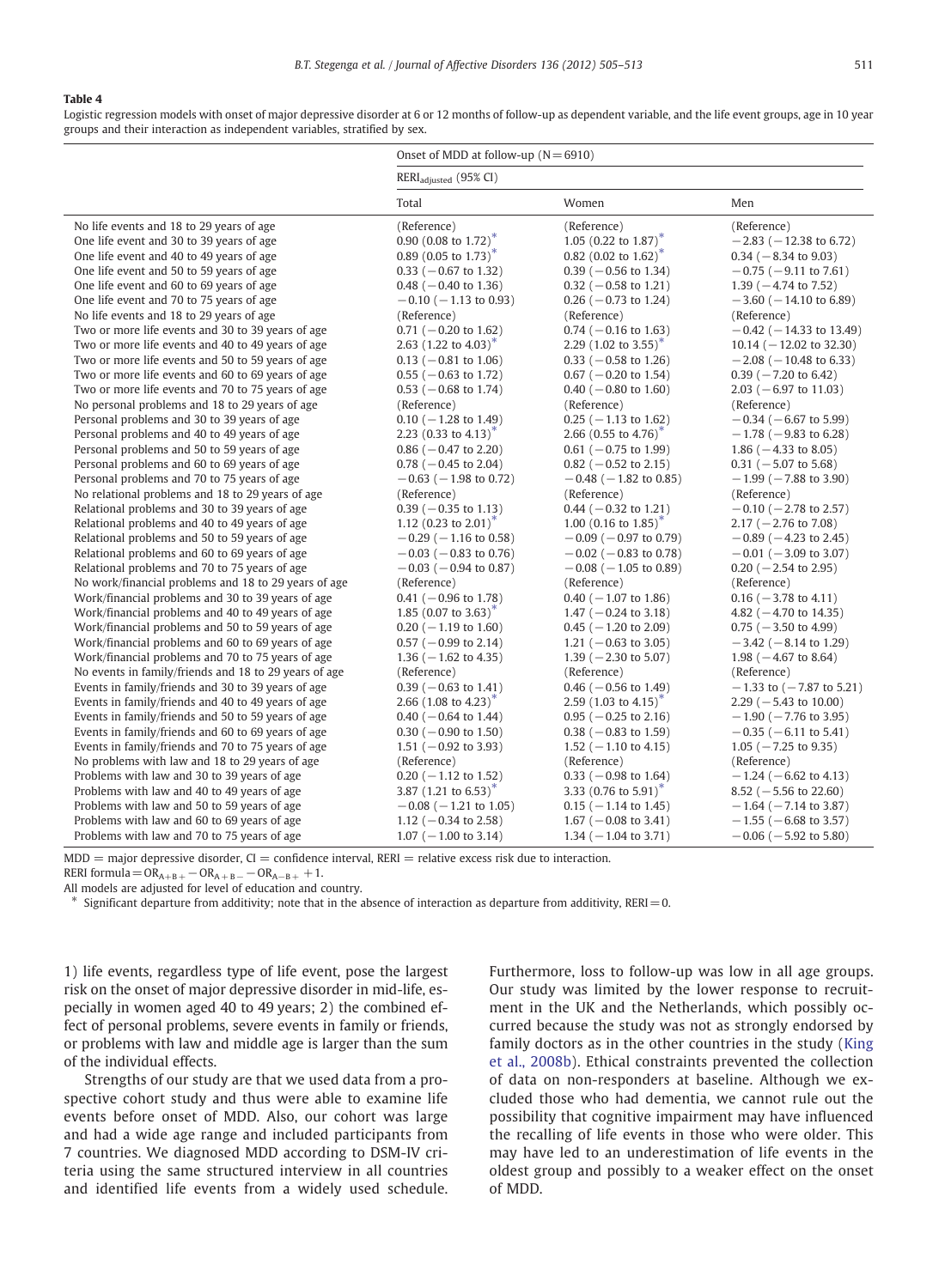<span id="page-7-0"></span>To our knowledge, only four studies have examined whether life events have a different effect in different age groups on the risk of depression. In one large epidemiological study among 3491 individuals aged 48 to 79 years, maternal loss had a greater effect in those who were middle aged compared to those who were older, which is comparable to our results [\(Surtees and Wainwright, 2000](#page-8-0)). Another large study among 8580 participants aged 16 to 74 years showed that recent threats to health, recent interpersonal problems and lifetime stressors were associated with common mental disorders ([Jordanova et al., 2007\)](#page-8-0). In particular, they found that the strength of association between recent life events and common mental disorders was the largest in those aged 45 to 54 years. Although the study had a cross-sectional design and included both depressive and anxious persons, the results were comparable to ours. Another study did not find an interaction between life events and age on the risk of onset of depression, but this study included only 64 patients with depression and 74 without depression and thus was likely to be limited in power ([Oei and Zwart, 1990\)](#page-8-0). The fourth study examined whether the impact of events (e.g. a recent divorce or suicide of a relative) on the risk of onset of depression varied with age in 13,006 patients who were admitted to a psychiatric ward for the first time ([Kessing et](#page-8-0) [al., 2003\)](#page-8-0). Although this study did not find an interaction between more remote life events and age, a significant interaction was observed between age and a recent divorce that occurred within the last year before admission, and between age and being unmarried in the 2 year period before admission on the risk of a first depression.

Findings from the present study suggest that life events have the largest effect in mid-life on the risk of onset of MDD. The combined effect of all life event groups and 40 to 49 years of age had a statistically significant RERI, which means that the combined effects were larger than the sum of the individual effects. The interaction was statistically significant among women but not among men. Confidence intervals were wide in men, and the results in men should therefore be interpreted with caution. However, our results may suggest that those who are middle aged, and especially women, are more likely to become depressed if a recent personal problem occurs than younger or older people experiencing the same life event. These findings accord with the vulnerability-stress model of depression that states that stressors in combination with vulnerability levels are needed in order to be sufficient to cause depression ([Holmes and Rahe, 1967; Krantz et al., 1985; Masuda and](#page-8-0) [Holmes, 1967; Ormel, 1999](#page-8-0)). It could be that the middle aged is more vulnerable to the consequences of stressful life events (e.g. recent serious illness, assault or injury) than younger or older people [\(Jordanova et al., 2007](#page-8-0)). People in their middle age may have more responsibilities and social ties and thus life events at this stage of life could led to the onset of MDD even if they are more resilient than younger or older people as a consequence of their life experiences and in the absence of poor health and possible social isolation respectively. Moreover, women may have a greater biological vulnerability to the onset of MDD (Accortt et al., 2008) and sensitivity to hormonal changes of the menopause may further increase their vulnerability to onset of MDD compared to men ([Dennerstein and Soares, 2008\)](#page-8-0). Therefore, women in mid-life are the most susceptible to the onset of MDD, when a major negative life event occurs. Management of MDD in middle age people, and especially women, in clinical practice may require dealing with the effects of major life events on the treatment and prognosis of the disorder.

Although the effect of life events may be different for different age groups on the risk of onset of MDD, our findings showed that none of the RERIs was statistically significant for a first onset of MDD, although all types of life event showed the largest effect at middle age, independent of a history of depressive symptoms. It is possible that even larger prospective studies are needed to detect whether or not life events have a different effect in different age groups on the risk of a first depression. Future research should take account of the possibility that the effect of life events may be different on a first onset of depression compared to recurrent depression [\(Kessler, 2003\)](#page-8-0).

In conclusion, the results from the present study suggest that recent life events carry the largest risk of onset of major depressive disorder in mid-life. Understanding the different vulnerability to life events according to age may help to indicate groups at a particular risk and assist in preventive strategies.

#### Role of funding source

The study was funded by European Commission's Fifth Framework (Grant number PREDICT-QL4-CT2002-00683) and a VIDI grant from the Netherlands Organization for Scientific Research (NWO Project number 917-66-311). Partial support in Europe was the Slovenian Ministry for Research (grant 4369-1027), the Spanish Ministry of Health (Grant fieldinitiated studies program references PI041980, PI041771, and PI042450), the Spanish Network of Primary Care Research (redIAPP) (ISCIII-RETIC RD06/0018) and SAMSERAP group. The UK National Health Service Research and Development office provided service support costs in the United Kingdom. The funding sources had no further role in study design, in the collection, analysis and interpretation of data, in the writing of the report, and in the decision to submit the paper for publication.

#### Conflict of interest

All authors report no conflicts of interest.

#### Acknowledgments

Michael King had full access to all data in the study and takes responsibility for their integrity and the accuracy of the data analysis. We thank all patients and general practice staff who took part; Dr Carl Walker who assisted with management of the data in London, the European Office at University College London for their administrative assistance at the coordinating center, Mr Kevin McCarthy the project's scientific officer in the European Commission, Brussels, for his helpful support and guidance, the UK MRC General Practice Research Framework (MRC GPRF), Ms Louise Letley, from the MRC GPRF, and the Camden and Islington Foundation NHS Trust.

#### References

- Accortt, E.E., Freeman, M.P., Allen, J.J., 2008. Women and major depressive disorder: clinical perspectives on causal pathways. Journal of Women's Health (2002) 17 (10), 1583–1590.
- American Psychiatric Association A., 1994. Diagnostic and Statistical Manual of Mental Disorders DSM-IV. American Psychiatric Publishing Inc.
- Bottomley, C., Nazareth, I., Torres-Gonzalez, F., Svab, I., Maaroos, H.I., Geerlings, M.I., Xavier, M., Saldivia, S., King, M., 2010. Comparison of risk factors for the onset and maintenance of depression. The British Journal of Psychiatry 196 (1), 13–17.
- Brown, G.W., Harris, T.O., 1978. Social Origins of Depression: a Study of Psychiatric Disorder in Women. Tavistock, London.